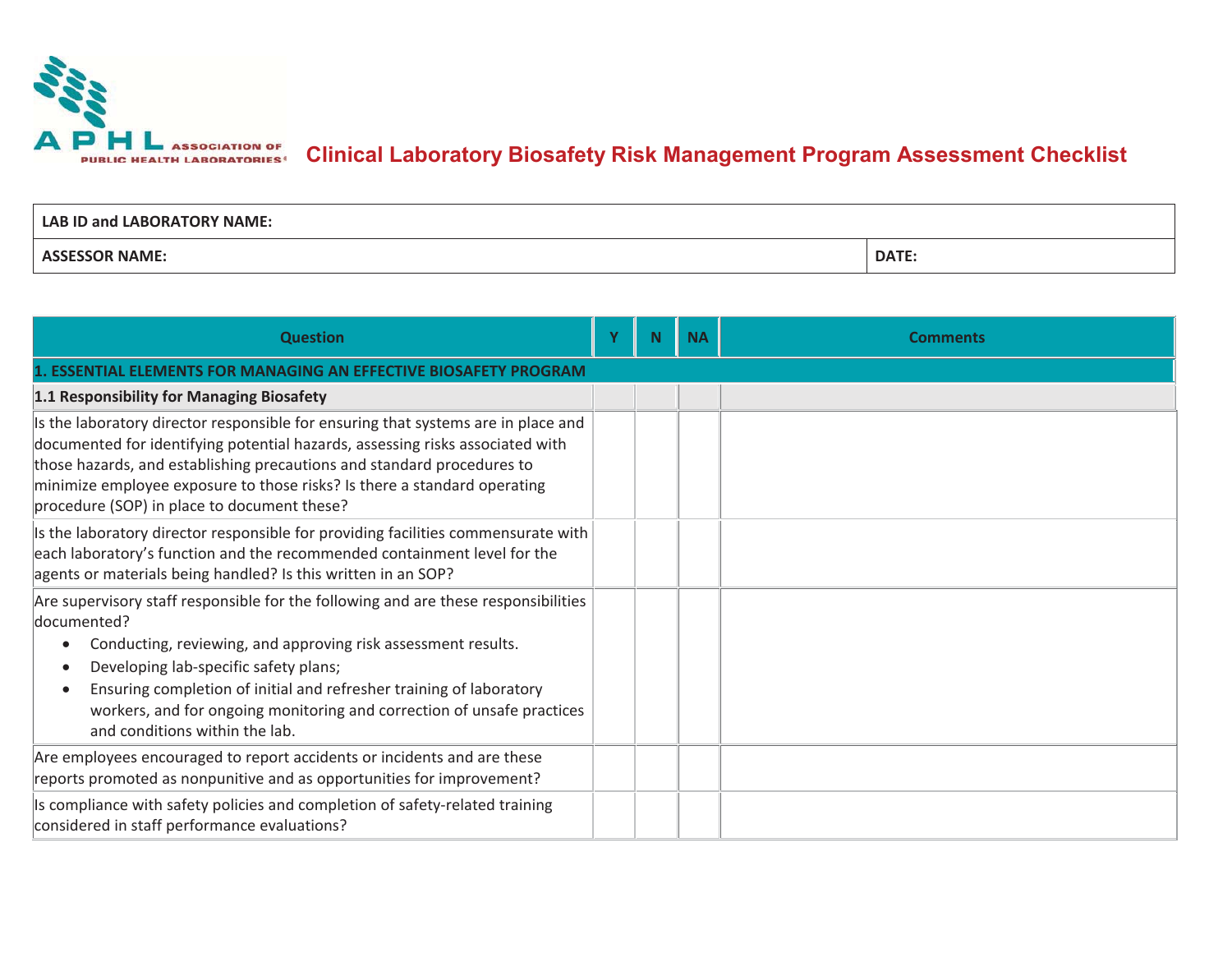| <b>Question</b>                                                                                                                                                                                                                                                                                                                                                                                                                                                                                                                                                                                                                                                               | Υ | N. | <b>NA</b> | <b>Comments</b> |
|-------------------------------------------------------------------------------------------------------------------------------------------------------------------------------------------------------------------------------------------------------------------------------------------------------------------------------------------------------------------------------------------------------------------------------------------------------------------------------------------------------------------------------------------------------------------------------------------------------------------------------------------------------------------------------|---|----|-----------|-----------------|
| Does the laboratory director have a mechanism in place for ensuring that<br>comprehensive safety policies and procedures are developed, communicated<br>appropriately to affected staff, and readily available?                                                                                                                                                                                                                                                                                                                                                                                                                                                               |   |    |           |                 |
| Does the senior laboratory management review and approve work practices<br>designed to minimize employee risk?                                                                                                                                                                                                                                                                                                                                                                                                                                                                                                                                                                |   |    |           |                 |
| 1.2 Biosafety Policies and Procedures                                                                                                                                                                                                                                                                                                                                                                                                                                                                                                                                                                                                                                         |   |    |           |                 |
| Does each laboratory have a written biosafety manual that identifies the<br>hazards that will or may be encountered, and that specifies applicable practices<br>and procedures designed to minimize or eliminate exposure to these hazards?                                                                                                                                                                                                                                                                                                                                                                                                                                   |   |    |           |                 |
| Does the manual include the following elements:<br>Minimum Biosafety Level 2 (BSL-2) practices and an explanation of<br>$\bullet$<br>standard precautions.<br>Information on recommended vaccines and the method for obtaining<br>$\bullet$<br>the advice of a medical professional on the advisability of vaccination.<br>Information on the signs and symptoms of illness, routes of exposure<br>$\bullet$<br>for infectious agents, and the prevention of exposure incidents.<br>Information on post-exposure prophylaxis (PEP).<br>$\bullet$<br>Statement that reporting an exposure accident, incident, or near miss<br>$\bullet$<br>does not result in punitive action. |   |    |           |                 |
| Does the laboratory have a written Bloodborne Pathogens (BBP) Exposure<br>Control Plan or written biosafety manual that addresses the required elements<br>of OSHA's BBP Standard?                                                                                                                                                                                                                                                                                                                                                                                                                                                                                            |   |    |           |                 |
| Does the BBP Exposure Control Plan adequately address compliance with the<br>OSHA BBP Standard?                                                                                                                                                                                                                                                                                                                                                                                                                                                                                                                                                                               |   |    |           |                 |
| Are the requirements for the use of safety-engineered needle products clearly<br>stated and any exceptions justified?                                                                                                                                                                                                                                                                                                                                                                                                                                                                                                                                                         |   |    |           |                 |
| Does the laboratory have an inventory control program for cultures and stocks<br>of infectious agents?                                                                                                                                                                                                                                                                                                                                                                                                                                                                                                                                                                        |   |    |           |                 |
| Does the laboratory have a Chemical Hygiene Plan (CHP) for handling of toxins<br>of biological origin if these toxins are handled in the laboratory?                                                                                                                                                                                                                                                                                                                                                                                                                                                                                                                          |   |    |           |                 |
| Do laboratory procedures and instructional material clearly define biohazard                                                                                                                                                                                                                                                                                                                                                                                                                                                                                                                                                                                                  |   |    |           |                 |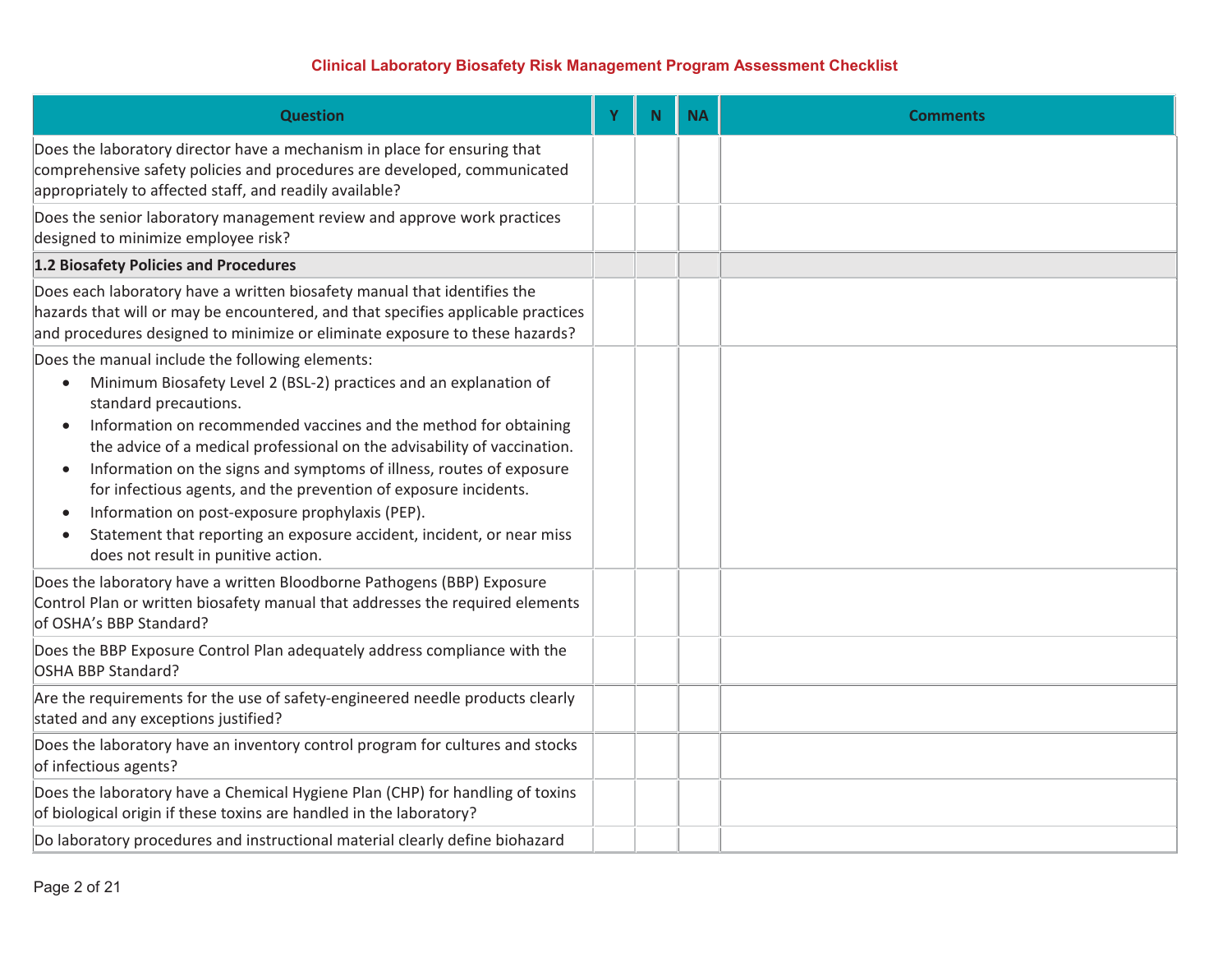| <b>Question</b>                                                                                                                                                                                                                                                                                                                                                                                                                                                                                                                                                                                                                                                                          | N <sub>1</sub> | <b>NA</b> | <b>Comments</b> |
|------------------------------------------------------------------------------------------------------------------------------------------------------------------------------------------------------------------------------------------------------------------------------------------------------------------------------------------------------------------------------------------------------------------------------------------------------------------------------------------------------------------------------------------------------------------------------------------------------------------------------------------------------------------------------------------|----------------|-----------|-----------------|
| risks and integrate safety practices into performing the tasks where<br>appropriate?                                                                                                                                                                                                                                                                                                                                                                                                                                                                                                                                                                                                     |                |           |                 |
| Are biosafety-related policies and procedures managed in a document control<br>system to ensure that the most current documents are in use and available.                                                                                                                                                                                                                                                                                                                                                                                                                                                                                                                                |                |           |                 |
| Does the laboratory have a TB Infection Control Policy?                                                                                                                                                                                                                                                                                                                                                                                                                                                                                                                                                                                                                                  |                |           |                 |
| 1.3 Biosafety Program Implementation and Continuous Improvement                                                                                                                                                                                                                                                                                                                                                                                                                                                                                                                                                                                                                          |                |           |                 |
| When accidents, incidents, or near misses are reported, is a root cause analysis<br>conducted and corrective actions identified, documented, and addressed?                                                                                                                                                                                                                                                                                                                                                                                                                                                                                                                              |                |           |                 |
| Does management solicit staff input when evaluating safety concerns,<br>performing risk assessments, or when choosing safety products or reviewing a<br>procedure?                                                                                                                                                                                                                                                                                                                                                                                                                                                                                                                       |                |           |                 |
| Are self-audits of the biosafety management systems and accident/incident<br>reports performed annually to assess effectiveness and compliance and initiate<br>improved methods and engineering controls as needed?                                                                                                                                                                                                                                                                                                                                                                                                                                                                      |                |           |                 |
|                                                                                                                                                                                                                                                                                                                                                                                                                                                                                                                                                                                                                                                                                          |                |           |                 |
| 2. BIOLOGICAL RISK ASSESSMENT                                                                                                                                                                                                                                                                                                                                                                                                                                                                                                                                                                                                                                                            |                |           |                 |
| Does the laboratory have a standardized process for conducting activity-specific<br>biological risk assessments?                                                                                                                                                                                                                                                                                                                                                                                                                                                                                                                                                                         |                |           |                 |
| Does the institution's biological risk assessment process include the following<br>steps:<br>Identify the hazards associated with a known infectious agent or<br>procedure<br>Identify the activities that might cause exposure to the agent or<br>material;<br>Consider the competencies and experience of laboratory personnel<br>performing the various activities;<br>Evaluate and prioritize risks (i.e., evaluate the likelihood that an<br>exposure would occur and the severity of consequences to both<br>individual and institution if such an infection occurs); and<br>Select, implement, and evaluate appropriate controls that minimize the<br>risk for employee exposure. |                |           |                 |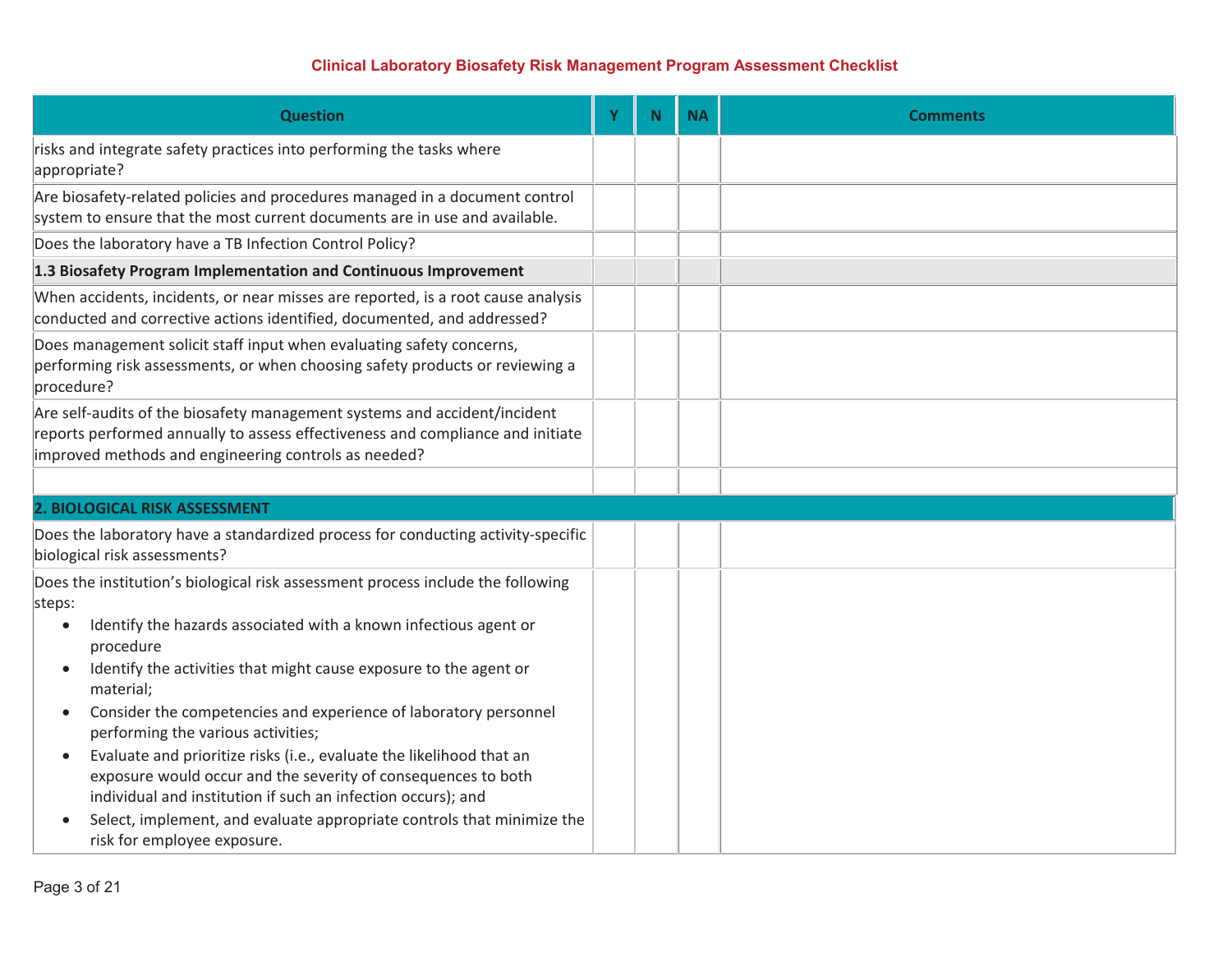| <b>Question</b>                                                                                                                                                                                                                                    | Y | N. | <b>NA</b> | <b>Comments</b> |
|----------------------------------------------------------------------------------------------------------------------------------------------------------------------------------------------------------------------------------------------------|---|----|-----------|-----------------|
| Specify any agent-specific or procedural "triggers" that warrant<br>enhanced precautions.                                                                                                                                                          |   |    |           |                 |
| Are all risk assessments documented with sufficient detail to capture the<br>hazards and exposure risks associated with each method or procedure, as well<br>as the required necessary level of controls and triggers for enhanced<br>precautions? |   |    |           |                 |
| Are there management systems in place to ensure that risk assessments are<br>performed before new procedures are implemented and when procedures are<br>changed?                                                                                   |   |    |           |                 |
| Are all laboratories required to review activity-specific risk assessments<br>whenever there are any new or emerging pathogens, changes in personnel, and<br>new technologies introduced into existing procedures?                                 |   |    |           |                 |
|                                                                                                                                                                                                                                                    |   |    |           |                 |
| <b>3. FUNDAMENTAL SAFETY PRACTICES</b>                                                                                                                                                                                                             |   |    |           |                 |
| Are there written procedures to deal with specimen receiving, leaking<br>containers, and visible contamination of the outside of containers.                                                                                                       |   |    |           |                 |
| Are personal precautions such has handwashing, the use of splash guards at<br>workstations, and no sniffing of culture plates strictly enforced.                                                                                                   |   |    |           |                 |
| Are all surfaces in the laboratory regularly disinfected with an intermediate level<br>disinfectant each day of work?                                                                                                                              |   |    |           |                 |
| Do staff refrain from touching eyes, nose, mouth and lips while in the<br>laboratory.                                                                                                                                                              |   |    |           |                 |
| Is prohibition of the storage of food or drink in the laboratory enforced?                                                                                                                                                                         |   |    |           |                 |
| Do staff refrain from using cellphone and bringing personal items (purses,<br>backpacks, books, magazines etc.) into the laboratory?                                                                                                               |   |    |           |                 |
| If there are offices adjacent to laboratories are these offices maintained in a<br>manner that allows for easy disinfection; is PPE removed before entering the<br>office; and are hands washed after working in the office.                       |   |    |           |                 |
|                                                                                                                                                                                                                                                    |   |    |           |                 |
| <b>4. ENGINEERING CONTROLS</b>                                                                                                                                                                                                                     |   |    |           |                 |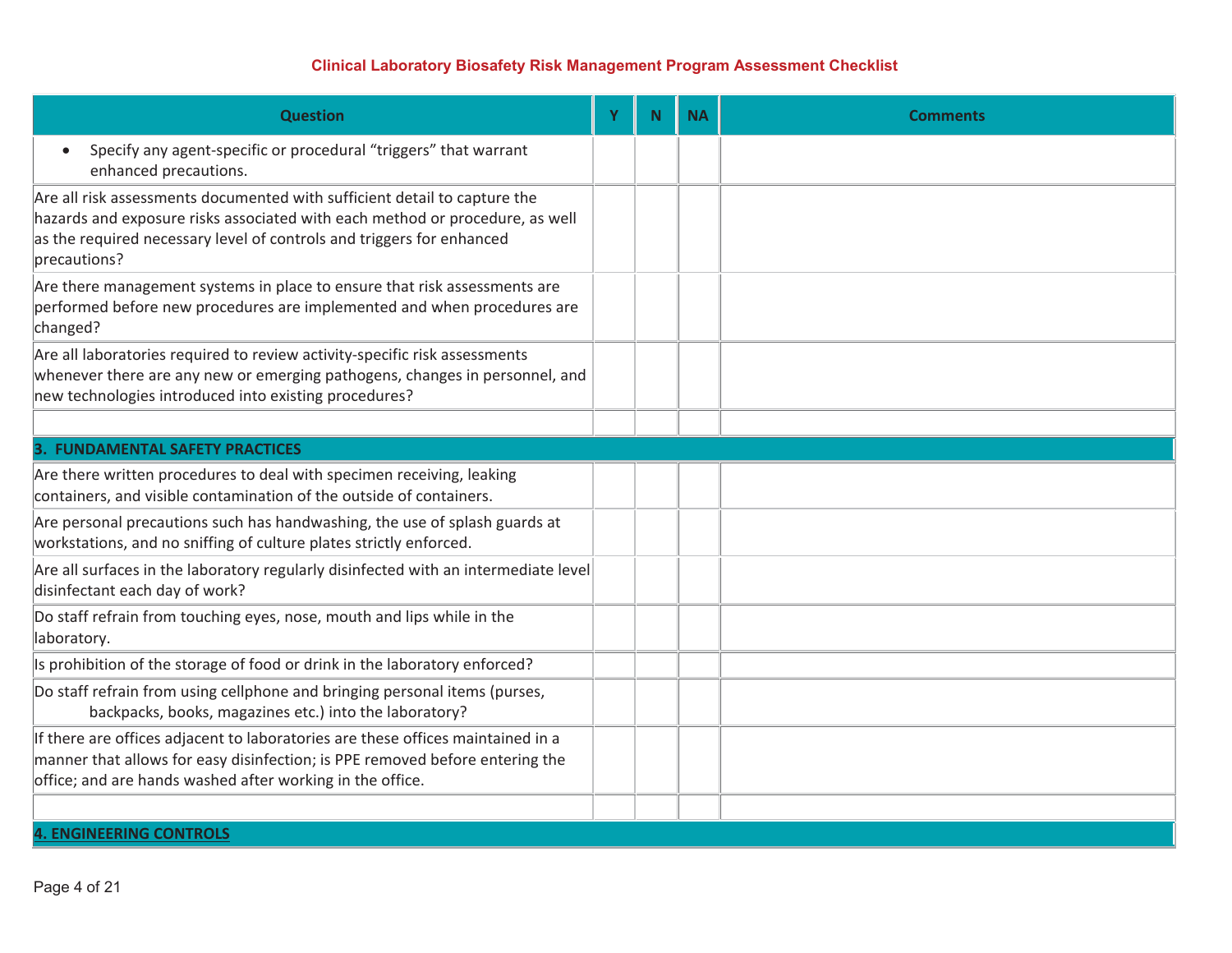| <b>Question</b>                                                                                                                                                                                                           | Y | <b>N</b> | <b>NA</b> | <b>Comments</b> |
|---------------------------------------------------------------------------------------------------------------------------------------------------------------------------------------------------------------------------|---|----------|-----------|-----------------|
| 4.1 Biological Safety Cabinets (BSCs)                                                                                                                                                                                     |   |          |           |                 |
| Does each laboratory have sufficient Class II BSCs (preferably a Class II, Type A2)<br>where needed as determined by each activity-specific risk assessment?                                                              |   |          |           |                 |
| Are all Class II BSCs tested and certified in situ by an accredited field certifier<br>initially, annually, and each time a unit is moved, in accordance with Annex F of<br>ANSI/NSF Standard No. 49?                     |   |          |           |                 |
| Are Class II, Type A2 BSCs connected to the laboratory exhaust system with a<br>thimble (canopy) connection when minute quantities of volatile chemicals or<br>radionuclides are used?                                    |   |          |           |                 |
| Do Class II Type A2 BSCs with exhaust canopies/thimble unit connections have<br>flow alarms have flow alarms?                                                                                                             |   |          |           |                 |
| Is the use of equipment with open flames (e.g., Bunsen burners) prohibited<br>within BSCs?                                                                                                                                |   |          |           |                 |
| Is the use of ultraviolet (UV) lamps in BSCs avoided? If not, are bulbs cleaned<br>routinely and tested biannually to ensure efficacy.                                                                                    |   |          |           |                 |
| Are BSCs properly decontaminated before HEPA filters are changed or internal<br>repair work is done?                                                                                                                      |   |          |           |                 |
| Are traps consisting of one or two suction flasks together in series with an in-<br>line HEPA filter used for vacuum-assisted devices within BSCs to prevent<br>contamination of the vacuum pump or house vacuum system?  |   |          |           |                 |
| Are the in-line HEPA filters assessed and replaced at a frequency appropriate to<br>usage in the laboratory?                                                                                                              |   |          |           |                 |
| 4.2 Centrifuge Safety Cups and Sealed Rotor Heads                                                                                                                                                                         |   |          |           |                 |
| Is all centrifugation performed using centrifuge safety buckets or cups, or sealed<br>centrifuge tubes in sealed rotors as appropriate?                                                                                   |   |          |           |                 |
| Are all centrifuges and rotors inspected and maintained (i.e. visual inspection of<br>O-rings and gaskets) following manufacturers' instructions to prevent<br>malfunctions and aerosol generation within the centrifuge? |   |          |           |                 |
| Are appropriate plastic centrifuge tubes with seal-forming screw caps used<br>whenever possible?                                                                                                                          |   |          |           |                 |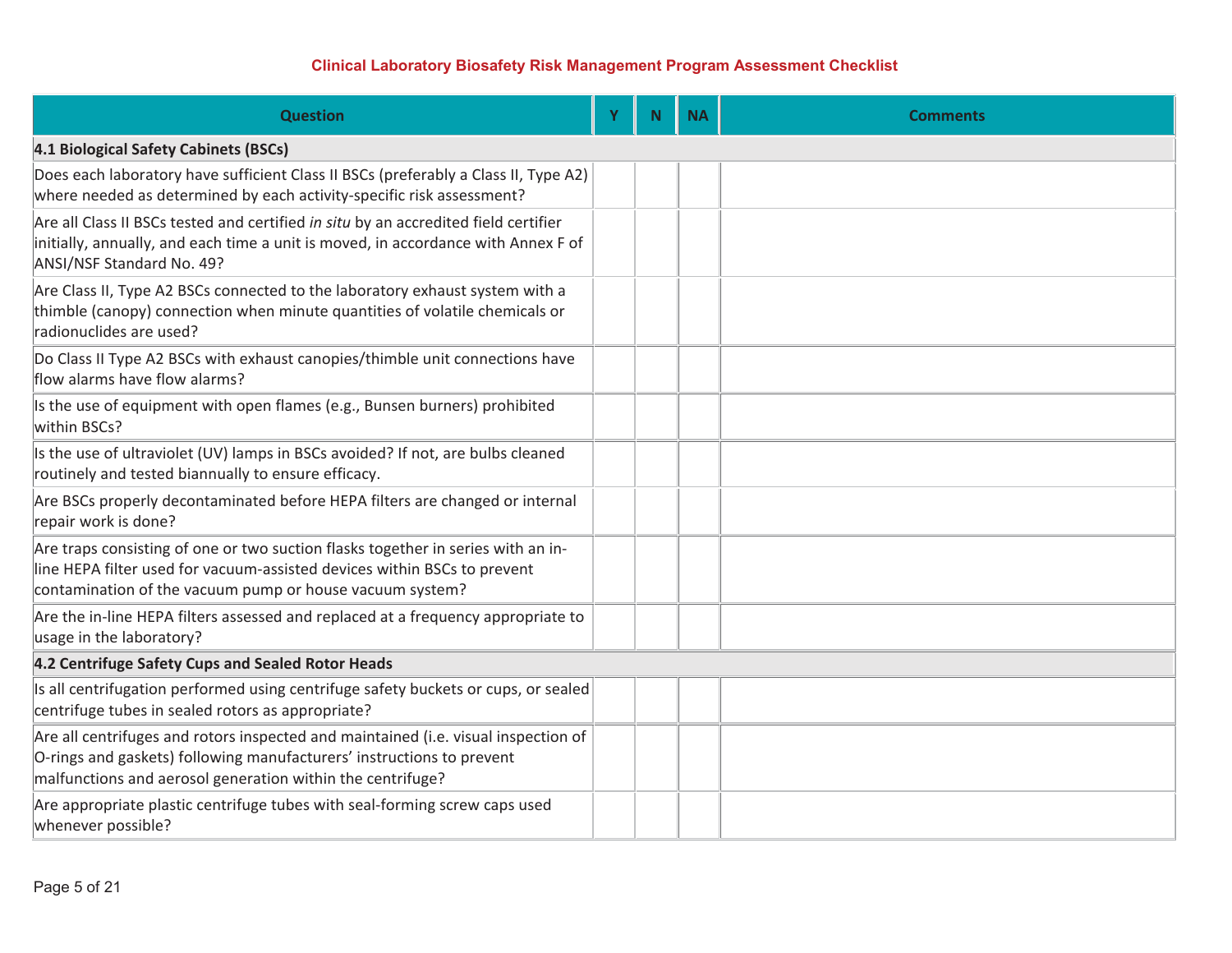| <b>Question</b>                                                                                                                                                                                                                                                                       | Y | N. | <b>NA</b> | <b>Comments</b> |
|---------------------------------------------------------------------------------------------------------------------------------------------------------------------------------------------------------------------------------------------------------------------------------------|---|----|-----------|-----------------|
| 4.3 Sharps                                                                                                                                                                                                                                                                            |   |    |           |                 |
| Have laboratories evaluated and adopted, whenever practical, improved<br>engineering controls (i.e., sharps with engineered sharps injury protection, such<br>as safety needles and safety scalpels) that reduce risks of sharps injuries?                                            |   |    |           |                 |
| Are properly labeled, leak- and puncture-resistant sharps containers used for<br>collecting all items defined as regulated sharps (e.g., used disposable needles,<br>syringes, scalpels, blades, Pasteur pipettes, etc.) under the applicable regulated<br>medical waste regulations? |   |    |           |                 |
| Are sharps containers located in or near the areas where sharps are used?                                                                                                                                                                                                             |   |    |           |                 |
| Are sharps containers replaced when disposed sharps reach the fill line or reach<br>$\frac{3}{4}$ full?                                                                                                                                                                               |   |    |           |                 |
| Are sharps containers designed to be closed securely for transport to<br>decontamination areas?                                                                                                                                                                                       |   |    |           |                 |
| Are covered leak-resistant, hard-walled containers used for transporting<br>nondisposable sharps to processing areas for decontamination?                                                                                                                                             |   |    |           |                 |
| <b>4.4 Mechanical Pipetting Devices</b>                                                                                                                                                                                                                                               |   |    |           |                 |
| Are mechanical pipetting devices with filters used to minimize contamination of<br>the handset?                                                                                                                                                                                       |   |    |           |                 |
| If mechanical pipetting devices with filters are used, are filters replaced<br>regularly and whenever they become wet?                                                                                                                                                                |   |    |           |                 |
| 4.5 Automated Equipment Safety Features                                                                                                                                                                                                                                               |   |    |           |                 |
| Do automated analyzers have added features (e.g., instrument safety shields<br>and containment devices) to help reduce operator exposures?                                                                                                                                            |   |    |           |                 |
| Do automated analyzers have automatic probe wash cycles that eliminate<br>operators from having to wipe sample probes after sampling?                                                                                                                                                 |   |    |           |                 |
| Are procedures available for minimizing exposure to patient samples through<br>surface contamination, aerosolization, or penetrating injury when performing<br>testing on automated analyzers?                                                                                        |   |    |           |                 |
| Are primary containment devices utilized with ELISA plate washers and shakers?                                                                                                                                                                                                        |   |    |           |                 |
| Are aerosol containment covers placed over ELISA plate washers and shakers to                                                                                                                                                                                                         |   |    |           |                 |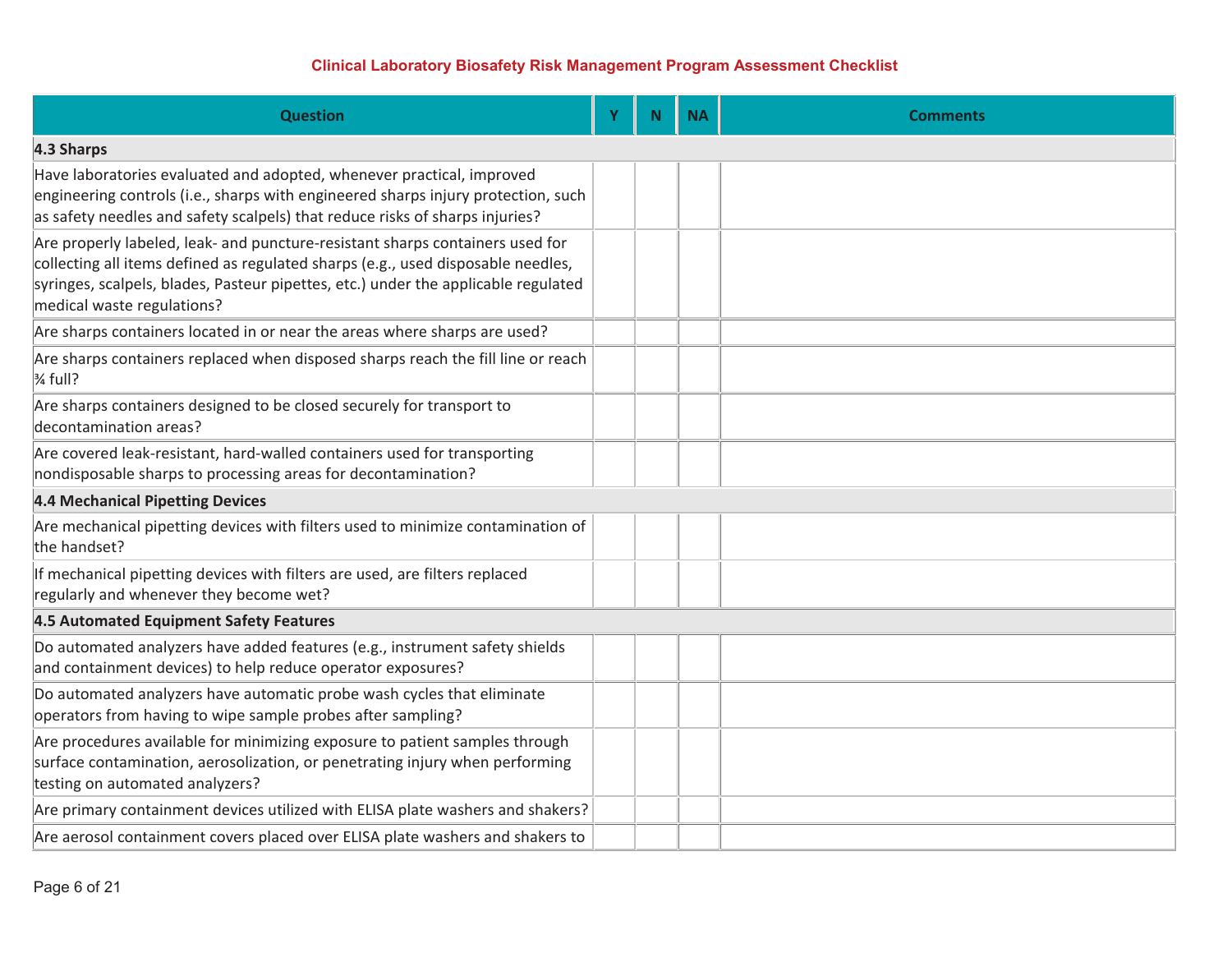| <b>Question</b>                                                                                                                                                                                            | Y | N. | <b>NA</b> | <b>Comments</b> |  |  |  |  |
|------------------------------------------------------------------------------------------------------------------------------------------------------------------------------------------------------------|---|----|-----------|-----------------|--|--|--|--|
| minimize aerosol contamination whenever possible?                                                                                                                                                          |   |    |           |                 |  |  |  |  |
|                                                                                                                                                                                                            |   |    |           |                 |  |  |  |  |
| <b>5. LABORATORY FACILITIES</b>                                                                                                                                                                            |   |    |           |                 |  |  |  |  |
| Are all laboratory facilities commensurate with each laboratory's function and<br>the recommended containment level for the agents or materials being handled,<br>based on risk assessment?                |   |    |           |                 |  |  |  |  |
| 5.1 Biosafety Level 2 Facilities                                                                                                                                                                           |   |    |           |                 |  |  |  |  |
| Are laboratory doors self-closing?                                                                                                                                                                         |   |    |           |                 |  |  |  |  |
| Do all laboratories have a sink for handwashing that is located near the exit<br>door?                                                                                                                     |   |    |           |                 |  |  |  |  |
| Are all laboratories designed so they can be easily cleaned and thoroughly<br>disinfected (e.g., surfaces are smooth and free of cracks or crevices) and free of<br>any carpets or rugs?                   |   |    |           |                 |  |  |  |  |
| Are materials used in laboratory fixtures and furniture designed for easy<br>cleaning and disinfection, impervious to water, and resistant to solvents?                                                    |   |    |           |                 |  |  |  |  |
| Are all chairs used for laboratory work constructed or covered with a non-<br>porous material that can be easily cleaned and decontaminated with<br>appropriate disinfectant?                              |   |    |           |                 |  |  |  |  |
| Are vacuum lines associated with biohazardous procedures protected with<br>liquid disinfectant traps and assessed and replaced at a frequency appropriate<br>to usage in the laboratory?                   |   |    |           |                 |  |  |  |  |
| If laboratory windows are capable of being opened to the exterior, are they<br>fitted with screens?                                                                                                        |   |    |           |                 |  |  |  |  |
| Are all biological safety cabinets located away from doors and windows that can<br>be opened, heavily traveled laboratory areas, fans, room air supply louvers, and<br>other possible airflow disruptions? |   |    |           |                 |  |  |  |  |
| Are eyewash stations installed within each lab and maintained in accordance<br>with the most recent edition of ANSI Z358.1 (e.g., flushed and function checked<br>weekly)?                                 |   |    |           |                 |  |  |  |  |
| Are all laboratories supported by ventilation systems that provide an inward                                                                                                                               |   |    |           |                 |  |  |  |  |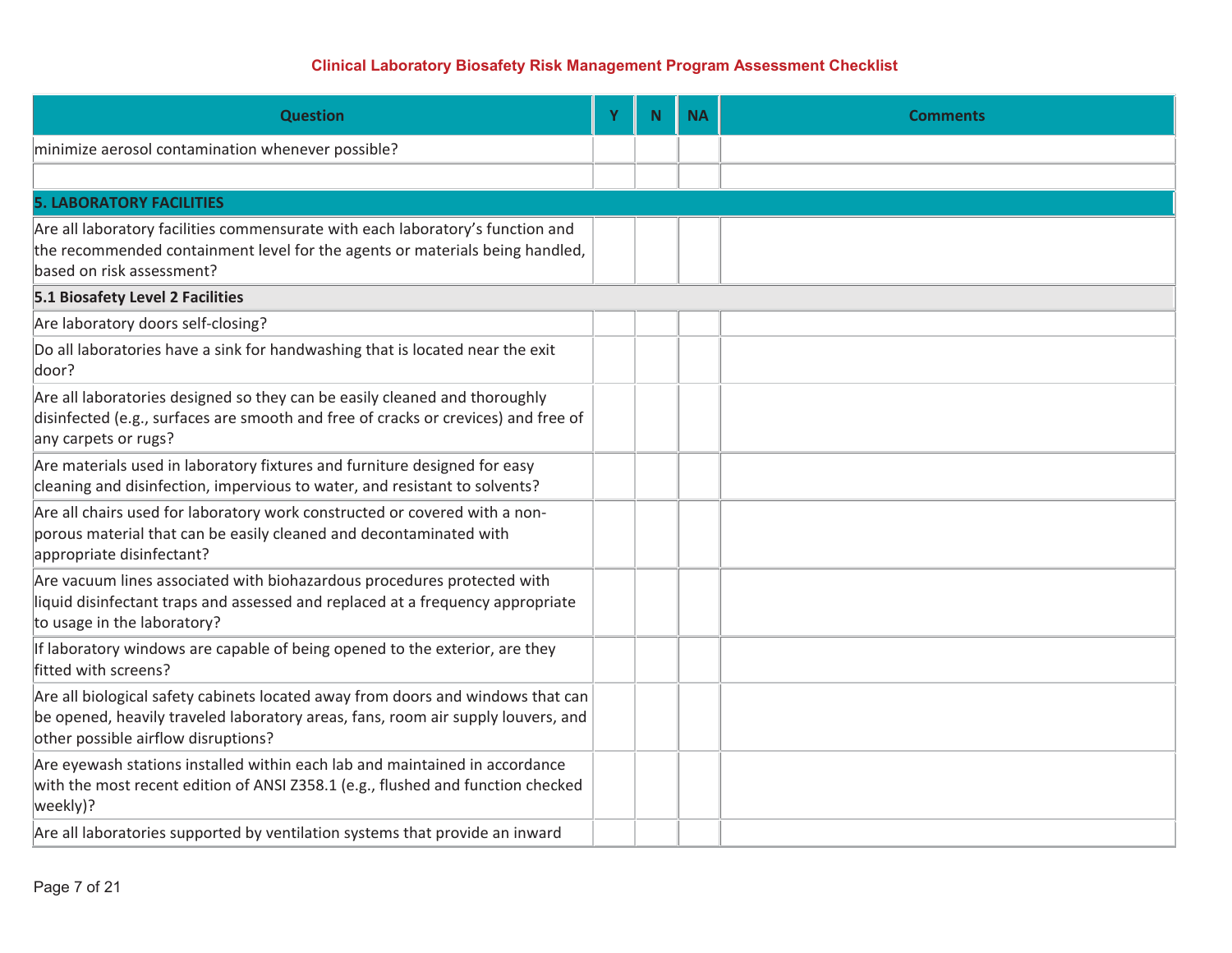| <b>Question</b>                                                                                                                                                                                                                                                   | Y | <b>N</b> | <b>NA</b> | <b>Comments</b> |
|-------------------------------------------------------------------------------------------------------------------------------------------------------------------------------------------------------------------------------------------------------------------|---|----------|-----------|-----------------|
| flow of air without recirculation to spaces outside of each laboratory?                                                                                                                                                                                           |   |          |           |                 |
| If regulated medical waste is autoclaved on site, are all required permits in place<br>and have all autoclave units and cycles been properly validated and verified on<br>an ongoing basis with challenge testing using chemical and/or biological<br>indicators? |   |          |           |                 |
| <b>5.2 Biosafety Level 3 Facilities</b>                                                                                                                                                                                                                           |   |          |           |                 |
| Is laboratory access restricted?                                                                                                                                                                                                                                  |   |          |           |                 |
| Is the laboratory separated from areas that are open to unrestricted traffic flow<br>within the building?                                                                                                                                                         |   |          |           |                 |
| Is access to the laboratory through an anteroom with two self-closing doors?                                                                                                                                                                                      |   |          |           |                 |
| Does the laboratory have a sink for handwashing which is hands-free or<br>automatically operated and located near the exit door?                                                                                                                                  |   |          |           |                 |
| If segregated into different laboratories, is there a sink for handwashing in each<br>zone as determined by risk assessment (i.e., points at which inner gloves might<br>need to be removed and replaced).                                                        |   |          |           |                 |
| Is the laboratory (including floors, walls, and ceilings) designed so it can be<br>easily cleaned and thoroughly disinfected (e.g., surfaces are smooth and free of<br>cracks or crevices) and free of any carpets or rugs?                                       |   |          |           |                 |
| Are floors slip resistant, impervious to liquids, and resistant to chemicals?                                                                                                                                                                                     |   |          |           |                 |
| Are all seams of floors, walls, and ceilings sealed to facilitate decontamination?                                                                                                                                                                                |   |          |           |                 |
| If present, are all laboratory windows sealed?                                                                                                                                                                                                                    |   |          |           |                 |
| Are all penetrations (e.g., spaces around doors and ventilation ducts) capable of<br>being sealed to facilitate gaseous or vapor phase decontamination of the lab if<br>that method of decontamination is appropriate based on risk assessment?                   |   |          |           |                 |
| Are materials used in laboratory fixtures and furniture (including chairs)<br>designed for easy cleaning and disinfection, impervious to water, and resistant<br>to solvents?                                                                                     |   |          |           |                 |
| Are eyewash stations installed within the lab and maintained in accordance with<br>the most recent edition of ANSI Z358.1 (e.g., flushed and function checked<br>weekly)?                                                                                         |   |          |           |                 |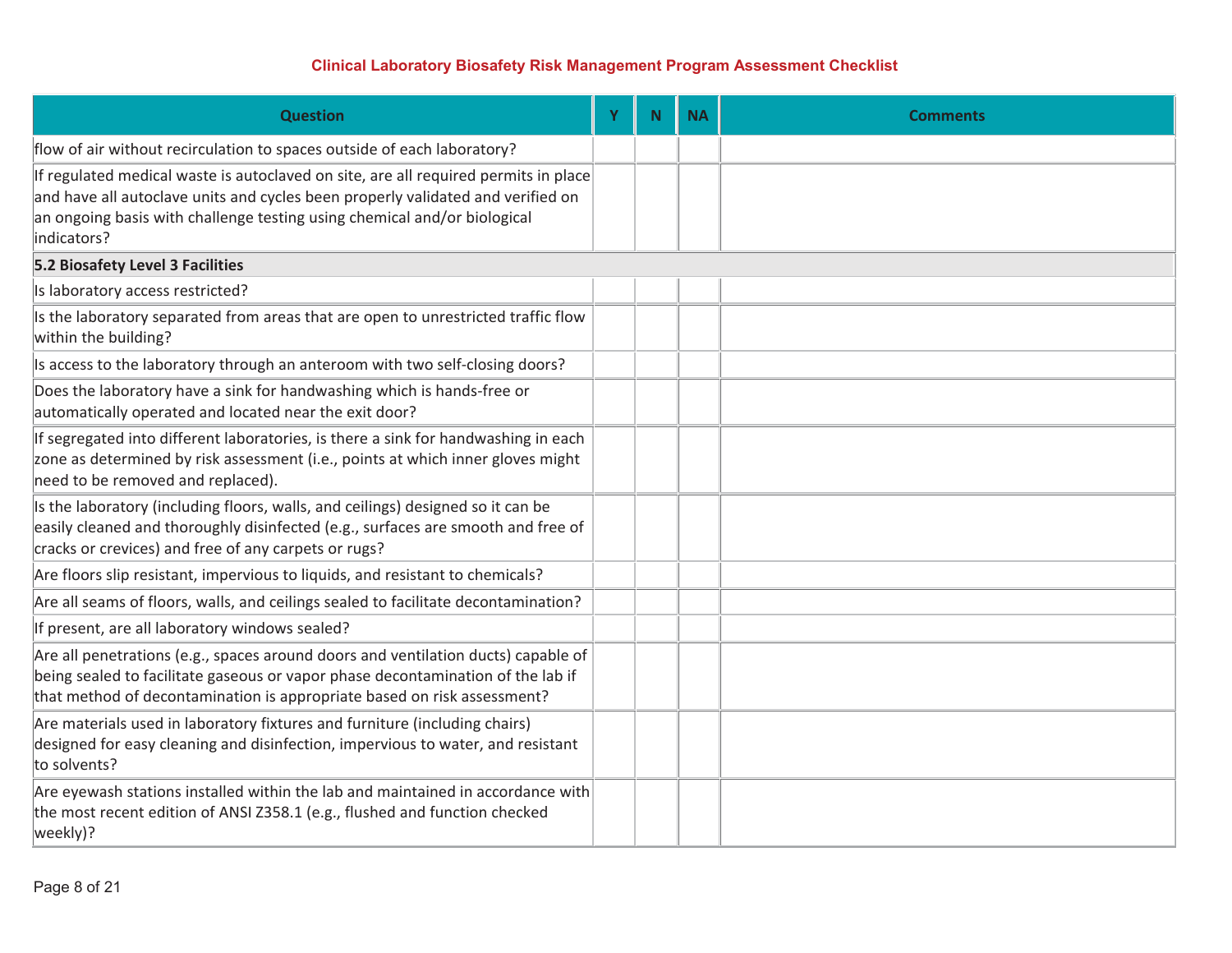| <b>Question</b>                                                                                                                                                                                                                                                                                                                                    | Ÿ | N <sub>1</sub> | <b>NA</b> | <b>Comments</b> |
|----------------------------------------------------------------------------------------------------------------------------------------------------------------------------------------------------------------------------------------------------------------------------------------------------------------------------------------------------|---|----------------|-----------|-----------------|
| Are all biological safety cabinets located away from doors, heavily traveled<br>laboratory areas, room air supply louvers, and other possible airflow<br>disruptions?                                                                                                                                                                              |   |                |           |                 |
| Are all vacuum lines protected with HEPA filters or their equivalent and<br>assessed and replaced at a frequency appropriate to usage in the laboratory?                                                                                                                                                                                           |   |                |           |                 |
| Is all equipment that may produce infectious aerosols contained in primary<br>barrier devices that exhaust air through HEPA filtration or other equivalent<br>technology before being discharged to the laboratory?                                                                                                                                |   |                |           |                 |
| Are all HEPA filters associated with primary barrier devices tested or replaced at<br>least annually?                                                                                                                                                                                                                                              |   |                |           |                 |
| Is single-pass air (i.e., 100% air supplied and exhausted without recirculation)<br>provided?                                                                                                                                                                                                                                                      |   |                |           |                 |
| Is the lab designed with a ducted air ventilation system that provides sustained<br>directional airflow by drawing air into the laboratory from "clean" areas toward<br>'potentially contaminated" areas?                                                                                                                                          |   |                |           |                 |
| Is the air ventilation system designed and initially verified by a qualified<br>individual such that under failure conditions, there is no reversal of air which<br>originates within the BSL-3 that travels all of the way outside the containment<br>boundary (Note: The BSL-3 anteroom is considered to be within the<br>containment boundary). |   |                |           |                 |
| Is a visual monitoring device provided at the laboratory entry which confirms<br>directional airflow?                                                                                                                                                                                                                                              |   |                |           |                 |
| Does the lab have local visual/audible alarms to notify personnel of airflow<br>disruption?                                                                                                                                                                                                                                                        |   |                |           |                 |
| Is the laboratory building exhaust air HEPA filtered or dispersed away from<br>occupied areas and from building air intake locations?                                                                                                                                                                                                              |   |                |           |                 |
| Do building HEPA filter housings have gas-tight isolation dampers and<br>decontamination ports, or bag-in/bag-out capability with appropriate<br>decontamination procedures?                                                                                                                                                                       |   |                |           |                 |
| Does the HEPA filter housing allow for leak testing of each filter and assembly?                                                                                                                                                                                                                                                                   |   |                |           |                 |
| Are the HEPA filters and housing certified at least annually?                                                                                                                                                                                                                                                                                      |   |                |           |                 |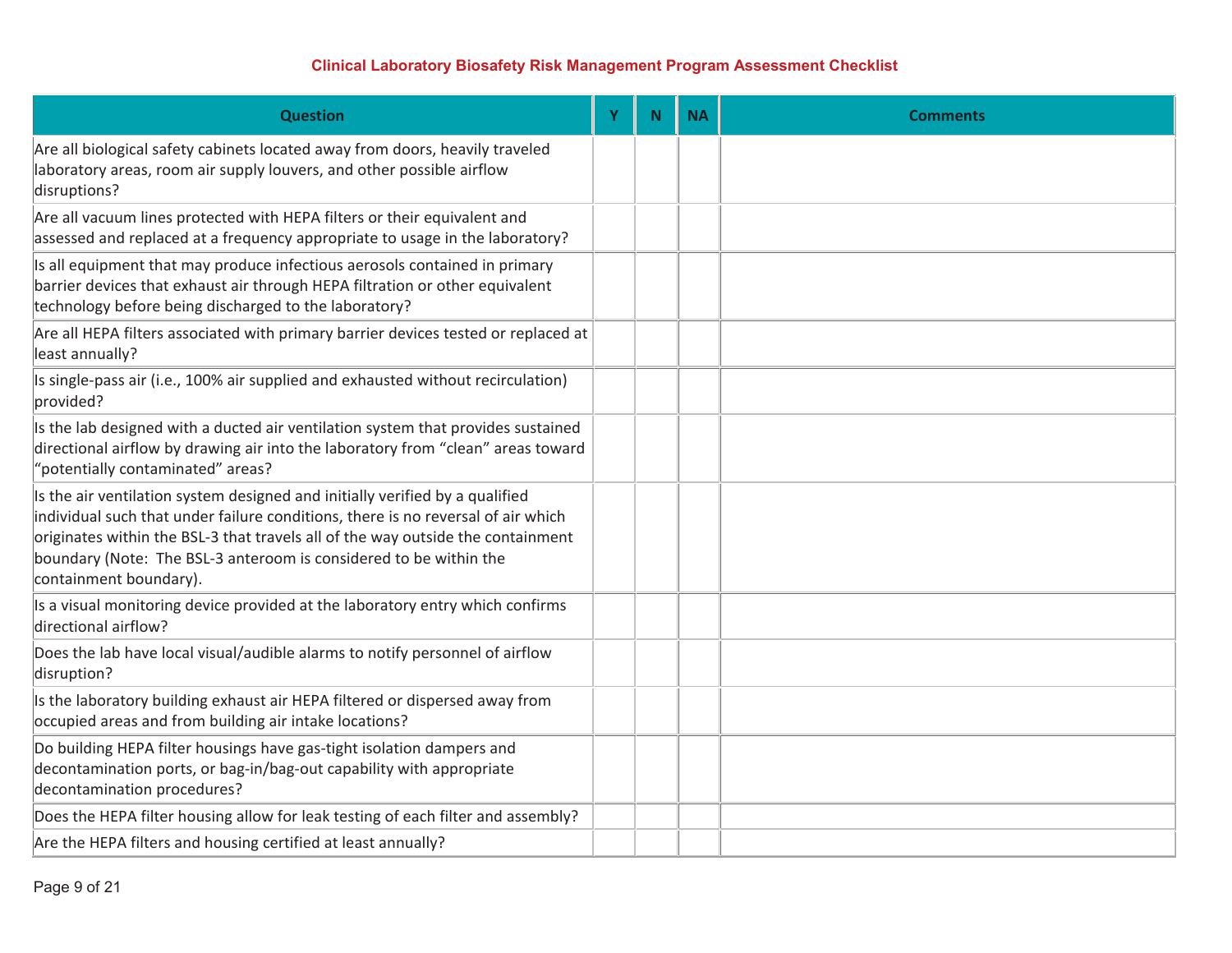| <b>Question</b>                                                                                                                                                                                                                                                                                                                                                                                       | Y | N | <b>NA</b> | <b>Comments</b> |
|-------------------------------------------------------------------------------------------------------------------------------------------------------------------------------------------------------------------------------------------------------------------------------------------------------------------------------------------------------------------------------------------------------|---|---|-----------|-----------------|
| Is there a method (e.g., autoclaving, chemical disinfection, etc.) for<br>decontaminating all BSL-3 laboratory waste available within the laboratory or<br>facility?                                                                                                                                                                                                                                  |   |   |           |                 |
| Is there a protocol in place to assure that autoclaved waste is not removed from<br>the laboratory until the successful run is verified with a biological indicator?                                                                                                                                                                                                                                  |   |   |           |                 |
| Are any required permits in place for BSL3 autoclaves and have all autoclave<br>units and cycles been properly validated and verified on an ongoing basis with<br>challenge testing using chemical and/or biological indicators?                                                                                                                                                                      |   |   |           |                 |
| Is the facility designed appropriately to accommodate required procedures,<br>based on risk assessment, for decontaminating large pieces of equipment<br>before removal from the laboratory?                                                                                                                                                                                                          |   |   |           |                 |
| Have all necessary facility enhancement (e.g., shower-out capabilities, HEPA<br>filtration of laboratory exhaust air, access control devices, etc.) for<br>environmental and personal protection been considered and integrated into the<br>facility design based on risk assessment?                                                                                                                 |   |   |           |                 |
| Are the BSL-3 facility design, operational parameters, and procedures verified<br>by qualified individuals and documented prior to operation and at least annually<br>thereafter? For testing and performance of BSL3 ventilation systems, refer to<br>ANSI/ASSE Z9.14-2014: Testing and Performance Verification Methodologies for<br>Ventilation Systems for BSL-3/ABSL-3 Facilities <sup>1</sup> ? |   |   |           |                 |
|                                                                                                                                                                                                                                                                                                                                                                                                       |   |   |           |                 |
| 6. PRE-ANALYTIC PROCESSES (SPECIMEN COLLECTION AND MANAGEMENT)<br>If laboratory staff perform phlebotomy, are procedures in place to minimize<br>sharps injuries?                                                                                                                                                                                                                                     |   |   |           |                 |
| Are applicable patient care and infection control policies and procedures<br>followed in patient drawing areas?                                                                                                                                                                                                                                                                                       |   |   |           |                 |
| If a pneumatic tube system is used to transport specimens, are procedures<br>available and followed for use and decontamination of the system?                                                                                                                                                                                                                                                        |   |   |           |                 |
| Does the laboratory provide guidance on specimen collection that includes<br>information on the required specimen containers and how to package and send<br>specimens to the laboratory to minimize leakage?                                                                                                                                                                                          |   |   |           |                 |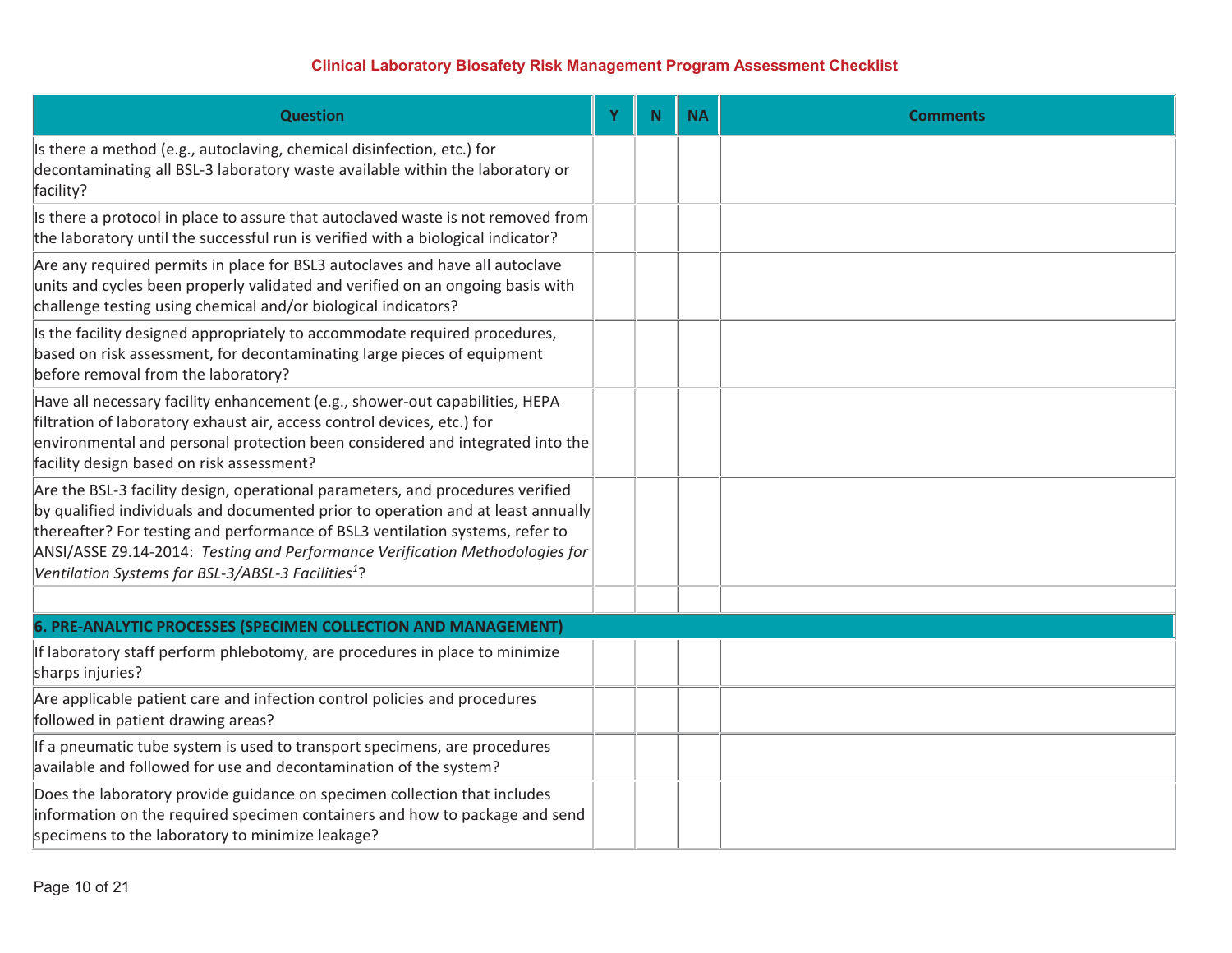| <b>Question</b>                                                                                                                                                                                            | Y | N. | <b>NA</b> | <b>Comments</b> |
|------------------------------------------------------------------------------------------------------------------------------------------------------------------------------------------------------------|---|----|-----------|-----------------|
| Does the laboratory have policies and procedures for inspecting incoming<br>specimens and for handling leaking specimen containers?                                                                        |   |    |           |                 |
| Are gloves and other required PPE available and worn by phlebotomists and<br>specimen receiving and processing personnel?                                                                                  |   |    |           |                 |
| Are engineering controls available when using centrifuges to prepare specimens<br>for testing?                                                                                                             |   |    |           |                 |
|                                                                                                                                                                                                            |   |    |           |                 |
| <b>7. MICROBIOLOGY LABORATORY</b>                                                                                                                                                                          |   |    |           |                 |
| Is basic PPE provided for all personnel working in the laboratory? (basic PPE<br>includes gloves, laboratory coats or gowns, protective eyewear or face<br>protection, etc.                                |   |    |           |                 |
| If a procedure is inducing aerosols, is a risk assessment being performed to<br>determine whether the procedure should be performed in a BSC (or what other<br>measures are required to control the risk)? |   |    |           |                 |
| Is there a policy in place for decontaminating surfaces after completion of<br>work?                                                                                                                       |   |    |           |                 |
| Is there a biological safety cabinet available for aerosol generating procedures<br>(as determined by risk assessment)?                                                                                    |   |    |           |                 |
| If there is a pneumatic tube system, is there a decontamination protocol?                                                                                                                                  |   |    |           |                 |
| If gloves are worn for routine plate reading is there a policy for removal when<br>work is completed and before touching other surfaces?                                                                   |   |    |           |                 |
|                                                                                                                                                                                                            |   |    |           |                 |
| 8. CORE LABORATORY (HEMATOLOGY, COAGULATION,                                                                                                                                                               |   |    |           |                 |
| Have biological risk assessments been conducted for the laboratory procedures<br>in which potential infectious specimens are handled in accordance with Section<br> 2?                                     |   |    |           |                 |
| Are procedures in place to prevent exposure to spills, sample trays, sample<br>probes, and contaminated areas around the analyzers i.e. use of splash shields<br>when opening specimen tubes?              |   |    |           |                 |
| Are procedures for instrument decontamination available and in use?                                                                                                                                        |   |    |           |                 |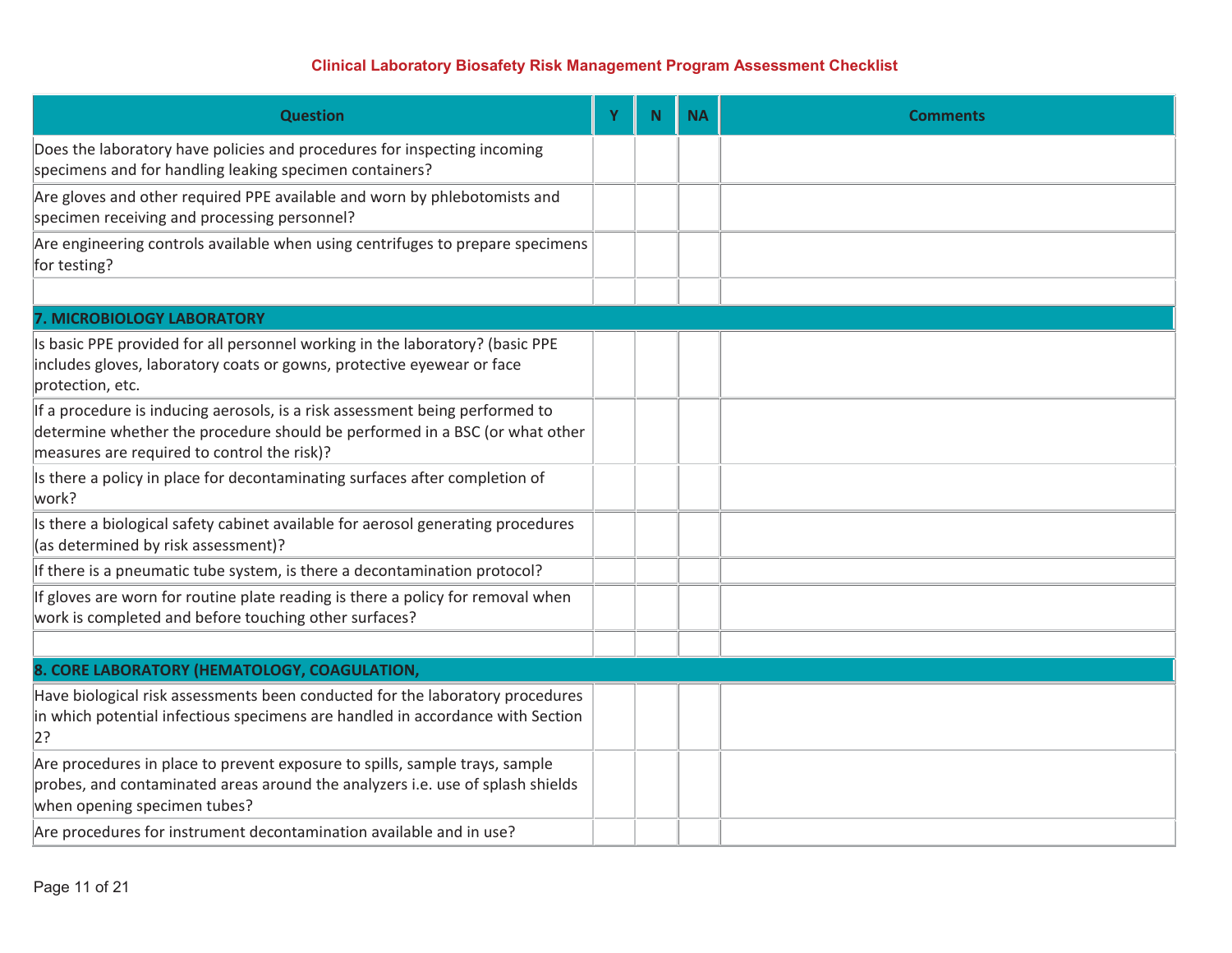| <b>Question</b>                                                                                                                                                                                                                       | Y | <b>N</b> | <b>NA</b> | <b>Comments</b> |
|---------------------------------------------------------------------------------------------------------------------------------------------------------------------------------------------------------------------------------------|---|----------|-----------|-----------------|
| Is adequate PPE available when using instruments that cause spray ionization?                                                                                                                                                         |   |          |           |                 |
| Are chemistry analyzers, hematology and other instruments regularly cleaned<br>and maintained according to manufacturer's recommendations ensuring<br>protection of the operator?                                                     |   |          |           |                 |
| Are procedures in place to contain aerosols and droplets generated by flow<br>cytometers?                                                                                                                                             |   |          |           |                 |
| Are procedures available and followed to disinfect microscope knobs or<br>microscope stages routinely?                                                                                                                                |   |          |           |                 |
|                                                                                                                                                                                                                                       |   |          |           |                 |
| 9. IMMUNOHEMATOLOGY/BLOOD BANK LABORATORY                                                                                                                                                                                             |   |          |           |                 |
| Have biological risk assessments been conducted for the laboratory procedures<br>in which potential infectious specimens are handled in accordance with Section<br>2?                                                                 |   |          |           |                 |
| Are procedures available for work practices and work practice controls to<br>mitigate potential exposures when working on unfixed specimens on an open<br>bench (e.g. slide preparation, manual cell washing, and plasma extraction)? |   |          |           |                 |
| Are blood bank refrigerators cleaned and disinfected regularly as per the<br>disinfection schedule (as per the Bloodborne Pathogens Exposure Control Plan?                                                                            |   |          |           |                 |
| Are procedures available for safely dispensing blood and blood products?                                                                                                                                                              |   |          |           |                 |
| Are blood and blood components discarded in compliance with federal, state<br>and local regulations?                                                                                                                                  |   |          |           |                 |
|                                                                                                                                                                                                                                       |   |          |           |                 |
| 10. ANATOMIC PATHOLOGY AND CYTOLOGY LABORATORY                                                                                                                                                                                        |   |          |           |                 |
| Are efforts made to reduce the risk of exposure to M. tuberculosis and CJD in<br>formalin-fixed tissue?                                                                                                                               |   |          |           |                 |
| Is fresh tissue examined in a BSC using appropriate PPE?                                                                                                                                                                              |   |          |           |                 |
| Is the cryostat located in a closed room and are procedures in place to protect<br>against aerosols?                                                                                                                                  |   |          |           |                 |
| Is decontamination of the cryostat performed as per manufacturer's<br>instructions <sup>2</sup> to remove shavings and disinfect surfaces as per the disinfection                                                                     |   |          |           |                 |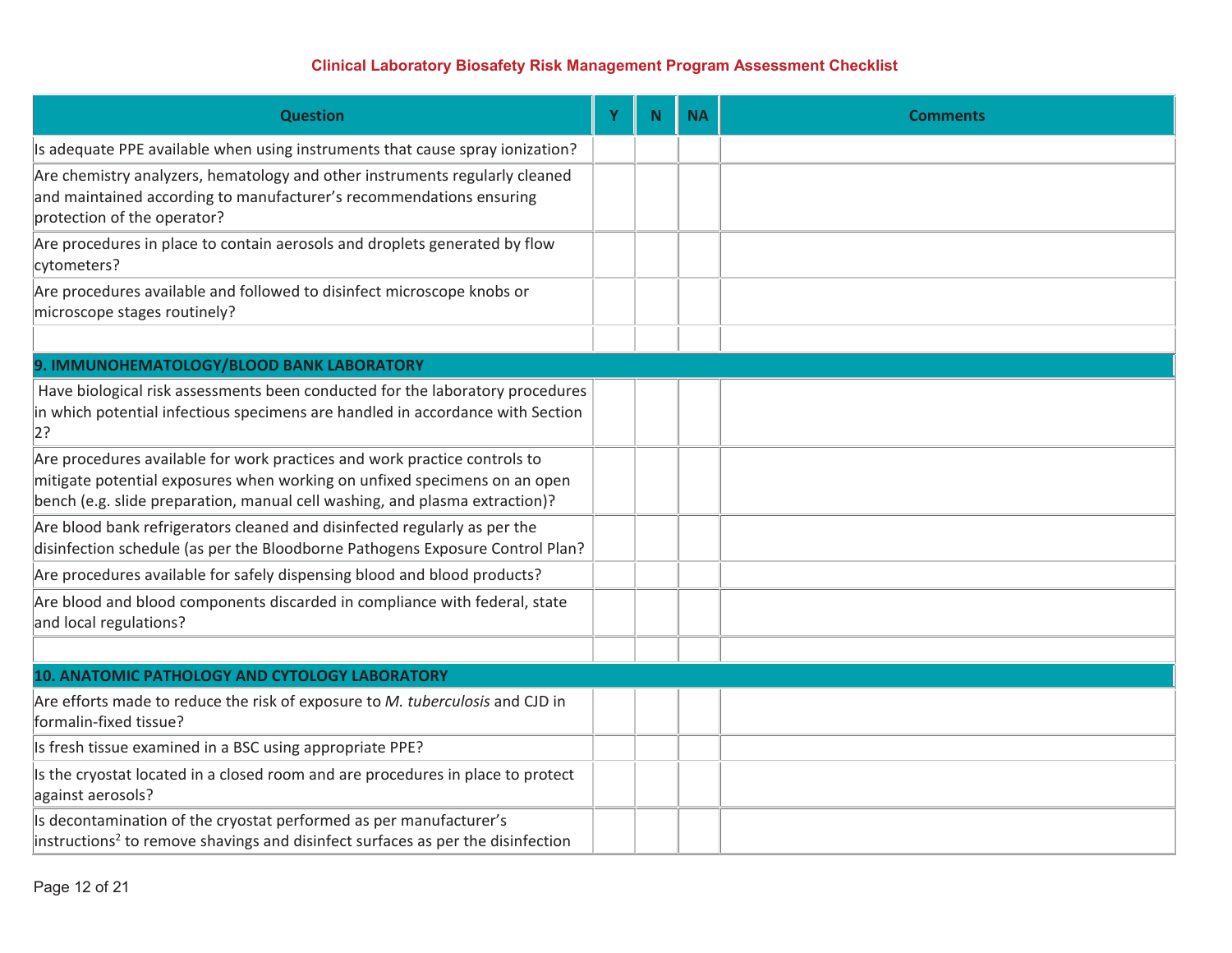| <b>Question</b>                                                                                                                                                                                                                                                                                         | Y | N. | <b>NA</b> | <b>Comments</b> |
|---------------------------------------------------------------------------------------------------------------------------------------------------------------------------------------------------------------------------------------------------------------------------------------------------------|---|----|-----------|-----------------|
| schedule? Are stainless steel mesh gloves are used while cleaning the<br>microtome knifes?                                                                                                                                                                                                              |   |    |           |                 |
| Are cytology guards against blood and body fluids present? These guards should<br>work by processing large-volume body fluids so that the risk from splash and<br>spills are reduced.                                                                                                                   |   |    |           |                 |
| Are air-dried slides treated as infectious until they are fixed and stained by<br>appropriately validated methods?                                                                                                                                                                                      |   |    |           |                 |
| 11. POST-ANALYTIC PROCESSES: STORAGE AND TRANSPORT OF POTENTIALLY INFECTIOUS SUBSTANCES                                                                                                                                                                                                                 |   |    |           |                 |
| Does the laboratory have a specimen retention policy that includes biosafety<br>considerations for retained materials?                                                                                                                                                                                  |   |    |           |                 |
| Is there a written SOP for storage and inventory of infectious substances?                                                                                                                                                                                                                              |   |    |           |                 |
| Does the laboratory have at least two employees who are certified in packing<br>and shipping IATA Division 6.2 (Category A) infectious substances and other<br>infectious samples to meet regulatory requirements for sending out infectious<br>disease testing (e.g. testing for Ebola Virus Disease)? |   |    |           |                 |
| Have staff who package and ship infectious substances (category A and B) been<br>initially certified as per IATA to ship these materials, and have they been<br>recertified as required?                                                                                                                |   |    |           |                 |
| Are shipping records maintained and available?                                                                                                                                                                                                                                                          |   |    |           |                 |
|                                                                                                                                                                                                                                                                                                         |   |    |           |                 |
| <b>12. MANAGEMENT OF REGULATED WASTE</b>                                                                                                                                                                                                                                                                |   |    |           |                 |
| Is there a written regulated waste management plan?                                                                                                                                                                                                                                                     |   |    |           |                 |
| Is there a contingency waste management plan in the circumstance that waste<br>removal companies refuse to transport specific medical waste?                                                                                                                                                            |   |    |           |                 |
| Does the management plan include a waste reduction/minimization program?                                                                                                                                                                                                                                |   |    |           |                 |
| Have applicable state/local requirements been referenced in the plan?                                                                                                                                                                                                                                   |   |    |           |                 |
| Have all types of regulated waste generated in the laboratory been identified?                                                                                                                                                                                                                          |   |    |           |                 |
| For each identified waste category, has specific guidance been provided in the                                                                                                                                                                                                                          |   |    |           |                 |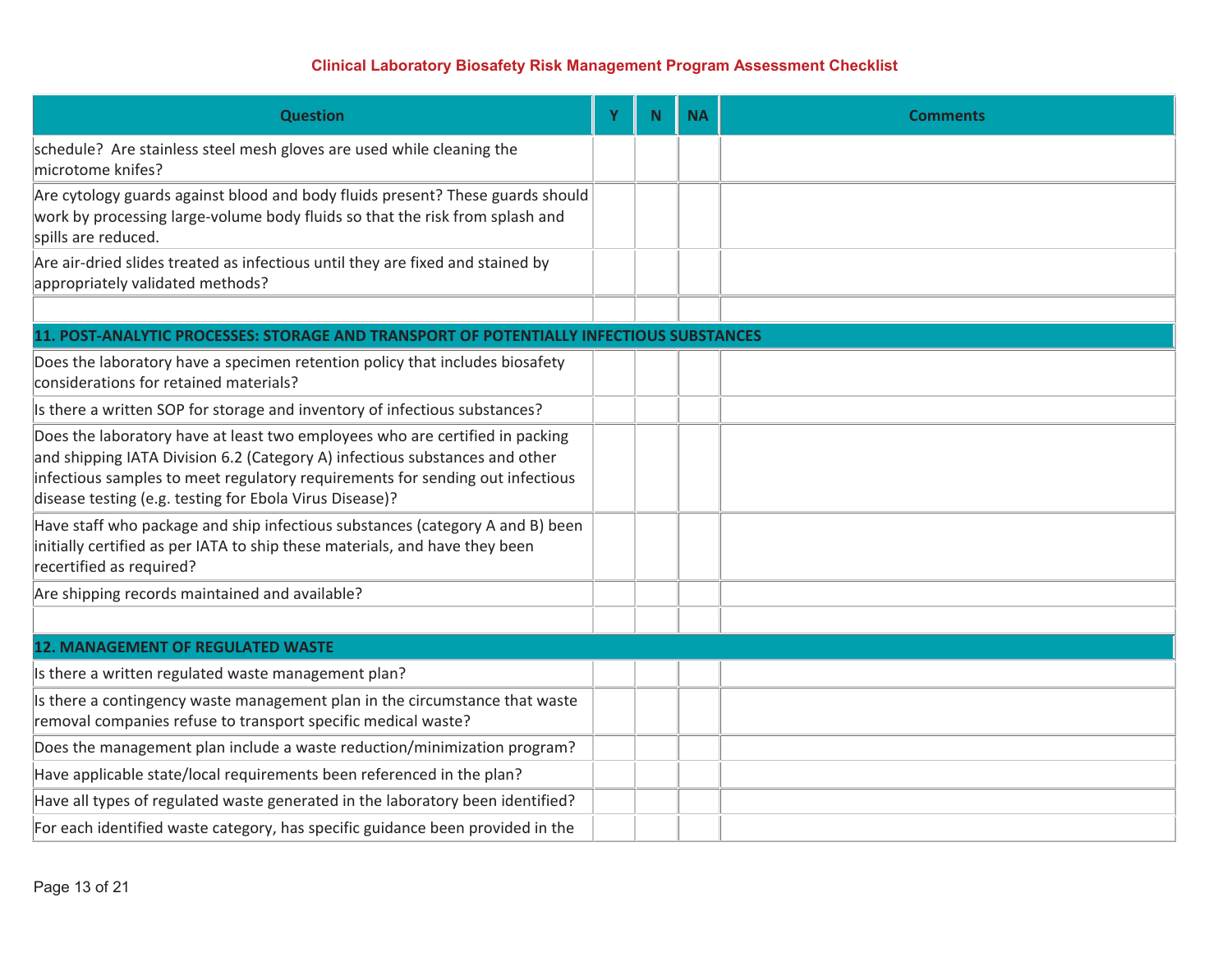| <b>Question</b>                                                                                                                                                                                                          | Y | <b>N</b> | <b>NA</b> | <b>Comments</b> |
|--------------------------------------------------------------------------------------------------------------------------------------------------------------------------------------------------------------------------|---|----------|-----------|-----------------|
| plan regarding its:                                                                                                                                                                                                      |   |          |           |                 |
| • On site management?                                                                                                                                                                                                    |   |          |           |                 |
| Off site management?<br>$\bullet$                                                                                                                                                                                        |   |          |           |                 |
| Is regulated waste segregated to prevent unauthorized access?                                                                                                                                                            |   |          |           |                 |
| Is there a system identified for responding to regulated waste incidents?                                                                                                                                                |   |          |           |                 |
| Do regulated waste management processes meet applicable regulations and<br>guidelines?                                                                                                                                   |   |          |           |                 |
| 12.1 Decontamination of medical waste before transport and disposal                                                                                                                                                      |   |          |           |                 |
| Have employees engaged in waste decontamination and treatment processes<br>been trained, and do they demonstrate requisite competencies?                                                                                 |   |          |           |                 |
| Have employees been trained not to mix regulated waste and other non-<br>regulated wastes (i.e. radioactive or hazardous chemical)?                                                                                      |   |          |           |                 |
| Is regulated waste accumulated in color coded containers, bearing the word,<br>"Biohazard", the universal biohazard symbol, and any other appropriate<br>marking/labeling in accordance with the site's management plan? |   |          |           |                 |
| 12.2 Management of discarded cultures and stocks                                                                                                                                                                         |   |          |           |                 |
| Are discarded cultures and stocks from BSL-3 labs placed into closed, leakproof,<br>containers marked with the word, "Biohazard" and autoclaved on site?                                                                 |   |          |           |                 |
| Are BSL-2 discarded cultures and stocks either autoclaved on site or otherwise<br>decontaminated through a validated technology or approved vendor?                                                                      |   |          |           |                 |
| Are discarded cultures and stocks that are treated on-site outside of the<br>laboratory secured in durable, leakproof containers before being moved?                                                                     |   |          |           |                 |
| Has a risk assessment been conducted to determine if discarded cultures and<br>stocks from BSL-2 labs can be treated off-site?                                                                                           |   |          |           |                 |
| Are discarded cultures and stocks from BSL-2 labs treated off site packaged in<br>regulated waste shipping containers in accordance with applicable standards?                                                           |   |          |           |                 |
| 12.3 Discarding a select agent                                                                                                                                                                                           |   |          |           |                 |
| Do CDC Forms 4b's reference the destruction of the sample?                                                                                                                                                               |   |          |           |                 |
| Have all select agents or toxins identified been properly transferred to a                                                                                                                                               |   |          |           |                 |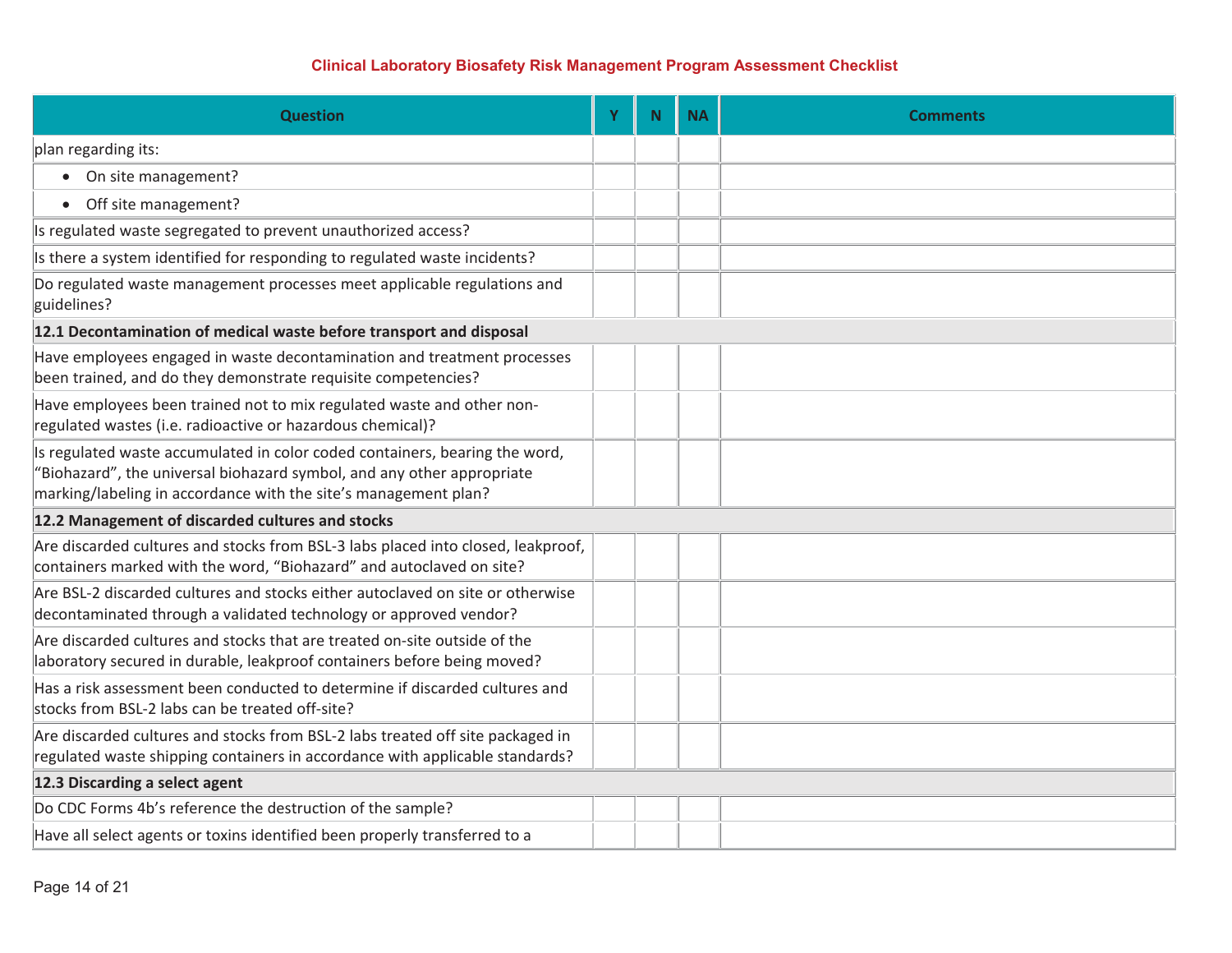| <b>Question</b>                                                                                                                                                                 | Y | N. | <b>NA</b> | <b>Comments</b> |
|---------------------------------------------------------------------------------------------------------------------------------------------------------------------------------|---|----|-----------|-----------------|
| registered laboratory within 7 days after identification and/or properly<br>destroyed by on-site autoclaving or overnight immersion in a 1:10 bleach<br>solution <sup>3</sup> ? |   |    |           |                 |
| 12.4 Autoclave Safety                                                                                                                                                           |   |    |           |                 |
| For at least every 40 hours of operation, are biological indicators used to ensure<br>proper autoclave performance?                                                             |   |    |           |                 |
| Is autoclave indicator tape applied to bags in each load to confirm achievement<br>of required sterilization temperature?                                                       |   |    |           |                 |
| Are only bags approved for autoclaving in use to package waste loads?                                                                                                           |   |    |           |                 |
| Are elbow-length autoclave gloves available and used to remove loads from the<br>autoclave?                                                                                     |   |    |           |                 |
| Has staff been trained in the safe and proper use of autoclaves?                                                                                                                |   |    |           |                 |
|                                                                                                                                                                                 |   |    |           |                 |
| <b>13. LABORATORY EQUIPMENT HAZARDS</b>                                                                                                                                         |   |    |           |                 |
| Is appropriate PPE worn when using laboratory instrumentation that may<br>produce aerosols or droplets?                                                                         |   |    |           |                 |
| Are any appropriate engineering control in use when using laboratory<br>instrumentation that may produce aerosols or droplets?                                                  |   |    |           |                 |
| 13.1 Water Baths and Water (humidification) pans in CO2 Incubators                                                                                                              |   |    |           |                 |
| Are disinfectants, fungicides, or algaecides added to water?                                                                                                                    |   |    |           |                 |
| Is the temperature raised to 90 degrees C. for 30 minutes once a week?                                                                                                          |   |    |           |                 |
| Are bath pan lids and incubator doors kept closed?                                                                                                                              |   |    |           |                 |
| Are baths cleaned immediately after any spills or breakage?                                                                                                                     |   |    |           |                 |
| Are baths and pans regularly emptied and cleaned (even if disinfectants added<br>to water)?                                                                                     |   |    |           |                 |
| 13.2 Centrifuges and cytocentrifuges                                                                                                                                            |   |    |           |                 |
| Is staff trained in the safe use and associated hazards of centrifuges (by type) as<br>per their operation manual?                                                              |   |    |           |                 |
| Have unit-specific competency assessments been completed for all staff using                                                                                                    |   |    |           |                 |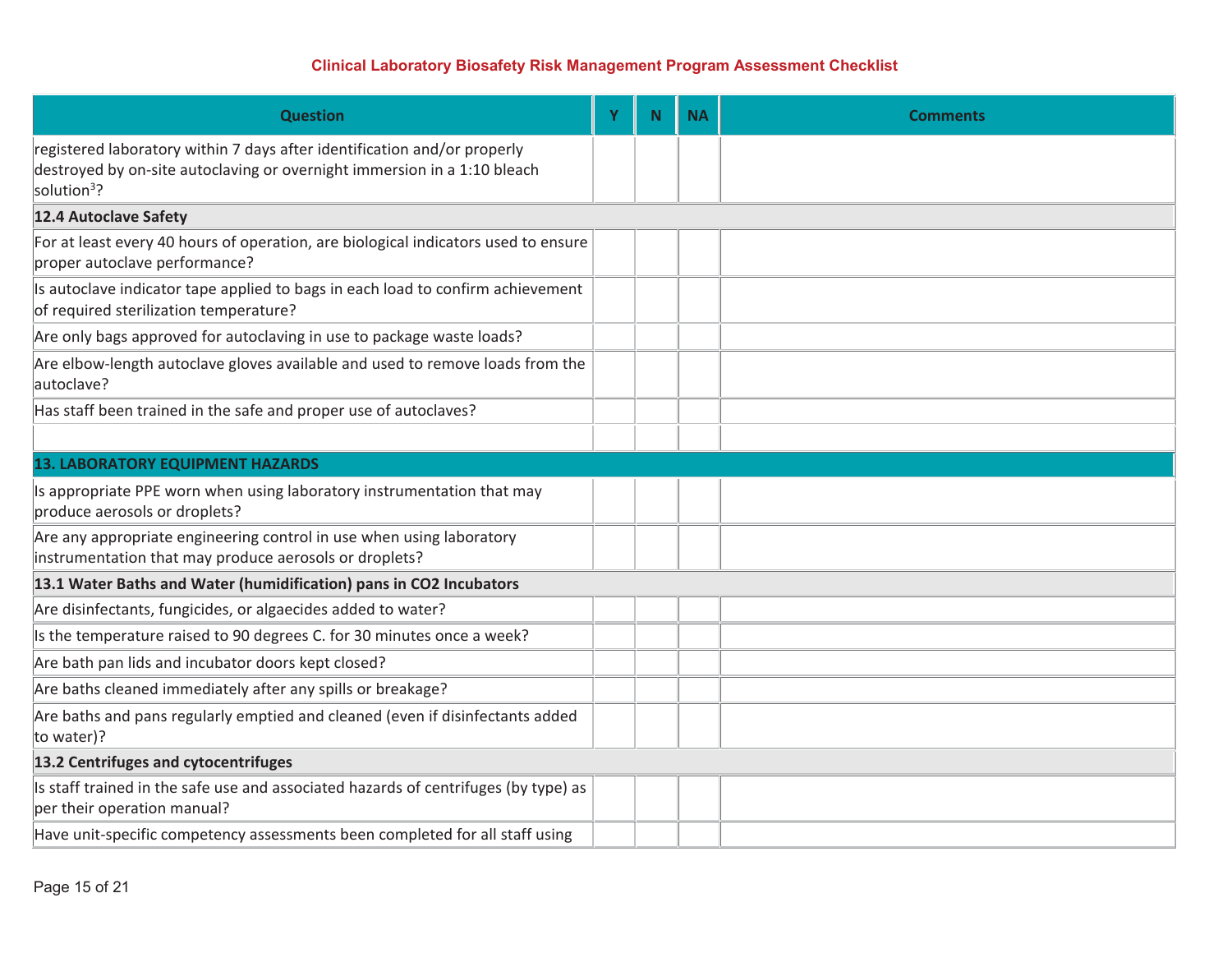| <b>Question</b>                                                                                                                        | Y | <b>N</b> | <b>NA</b> | <b>Comments</b> |
|----------------------------------------------------------------------------------------------------------------------------------------|---|----------|-----------|-----------------|
| these units?                                                                                                                           |   |          |           |                 |
| Have risks been considered for the use of any older units which lack interlock<br>mechanisms?                                          |   |          |           |                 |
| Is an operations manual accessible for each unit?                                                                                      |   |          |           |                 |
| Is appropriate clearance provided when using any high speed and<br>ultracentrifuges: as per manufacturer's recommendations?            |   |          |           |                 |
| For any high speed and ultracentrifuges: Are comprehensive user logs in use<br>and maintained for each unit?                           |   |          |           |                 |
| Are "O" rings and gasketed safety cups in use?                                                                                         |   |          |           |                 |
| Are rotors containing infectious specimens loaded/unloaded in a BSC?                                                                   |   |          |           |                 |
| Are rotors annually stress tested?                                                                                                     |   |          |           |                 |
| Is a complete certified analysis done annually on all rotors?                                                                          |   |          |           |                 |
| Are rotors retired as per manufacturer's recommendations?                                                                              |   |          |           |                 |
| Are rotors stored in a clean, dedicated space?                                                                                         |   |          |           |                 |
| Are centrifuges and rotors used and maintained as per the operations manual?                                                           |   |          |           |                 |
| Are units cleaned after each shift and after any spill?                                                                                |   |          |           |                 |
| Are centrifuge spill kits available?                                                                                                   |   |          |           |                 |
| Are detailed procedures in place to deal with specimen tube breakage within<br>screw-capped canisters or buckets?                      |   |          |           |                 |
| Are units maintained as per manufacturer's recommendations?                                                                            |   |          |           |                 |
| 13.3 ELISA Plate Washers in Microbiology                                                                                               |   |          |           |                 |
| Are gloves worn when handling ELISA plates?                                                                                            |   |          |           |                 |
| Are ELISA plate washers and the surrounding areas disinfected at the end of<br>each day used?                                          |   |          |           |                 |
| Are covers in place over ELISA plate washers?                                                                                          |   |          |           |                 |
| If covers are not utilized or available for the plate washer, is shielding or a<br>biosafety cabinet used to contain the plate washer? |   |          |           |                 |
| Is waste from the washer disinfected or is disinfectant added to the waste<br>container?                                               |   |          |           |                 |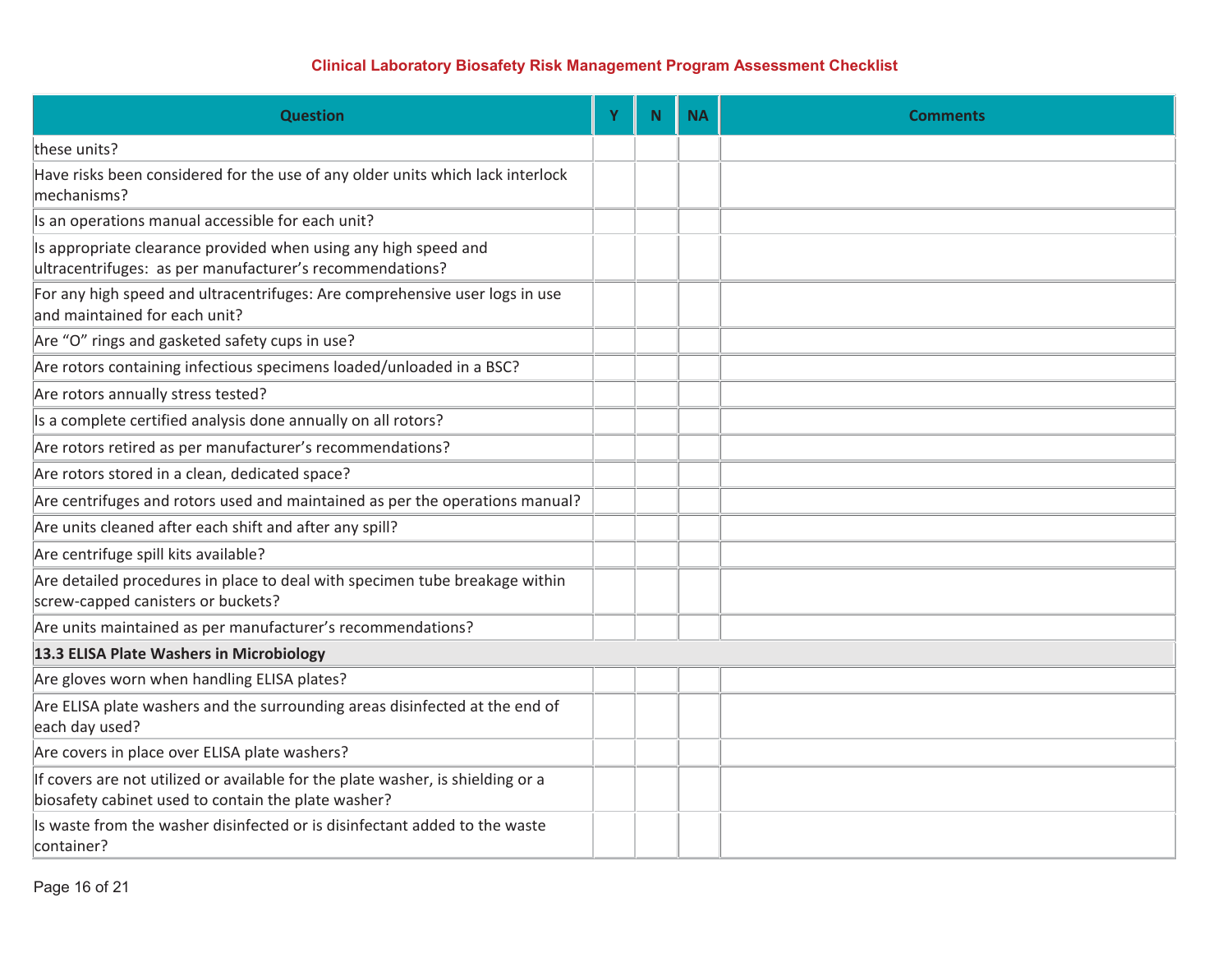| <b>Question</b>                                                                                                                                                                                                                                    | Y | N. | <b>NA</b> | <b>Comments</b> |  |  |  |
|----------------------------------------------------------------------------------------------------------------------------------------------------------------------------------------------------------------------------------------------------|---|----|-----------|-----------------|--|--|--|
| 13.4 Identification, blood culture, and PCR instruments                                                                                                                                                                                            |   |    |           |                 |  |  |  |
| Is Sentinel Level Clinical Laboratory Protocols for Suspected Biological Threat<br>Agents and Emerging Infectious Diseases<br>(https://www.asm.org/index.php/guidelines/sentinel-guidelines) in accordance<br>with ASM algorithms being conducted? |   |    |           |                 |  |  |  |
| Is a biosafety cabinet and appropriate PPE utilized for preparation of samples to<br>load into automated systems when specimens are suspected to contain a high<br>risk agent such as Brucella?                                                    |   |    |           |                 |  |  |  |
| Are bacterial identification and antimicrobial susceptibility instruments, blood<br>culture instruments, and PCR instruments cleaned/disinfected as per<br>manufacturer's guidance?                                                                |   |    |           |                 |  |  |  |
| Is a biosafety cabinet and appropriate PPE utilized when a slow growing<br>organism is detected?                                                                                                                                                   |   |    |           |                 |  |  |  |
| Are procedures in place in the instruments manuals for routine and emergency<br>instrument cleaning?                                                                                                                                               |   |    |           |                 |  |  |  |
| 13.5 Rapid Test Kits                                                                                                                                                                                                                               |   |    |           |                 |  |  |  |
| Are discarded rapid test kits managed as regulated waste?                                                                                                                                                                                          |   |    |           |                 |  |  |  |
| Are rapid test kits only used in a designated area of the laboratory as<br>determined by a risk assessment?                                                                                                                                        |   |    |           |                 |  |  |  |
| Are absorbent pads used on work surfaces in the designated area?                                                                                                                                                                                   |   |    |           |                 |  |  |  |
|                                                                                                                                                                                                                                                    |   |    |           |                 |  |  |  |
| 14. MANAGEMENT OF BIOLOGICAL RELEASES, EXPOSURE INCIDENTS, OR ACCIDENTS                                                                                                                                                                            |   |    |           |                 |  |  |  |
| Is a biosafety spill kit available in all laboratory work areas?                                                                                                                                                                                   |   |    |           |                 |  |  |  |
| Do all laboratory workers receive appropriate training so that they can respond<br>to spills in their work area?                                                                                                                                   |   |    |           |                 |  |  |  |
| Does the laboratory safety manual contain a detailed spill response plan?                                                                                                                                                                          |   |    |           |                 |  |  |  |
| Is appropriate PPE available for clean-up of spills?                                                                                                                                                                                               |   |    |           |                 |  |  |  |
| Does the laboratory follow the institutions policy to report accidents or<br>incidents in the laboratory?                                                                                                                                          |   |    |           |                 |  |  |  |
| Are exposures, accidents and near misses documented?                                                                                                                                                                                               |   |    |           |                 |  |  |  |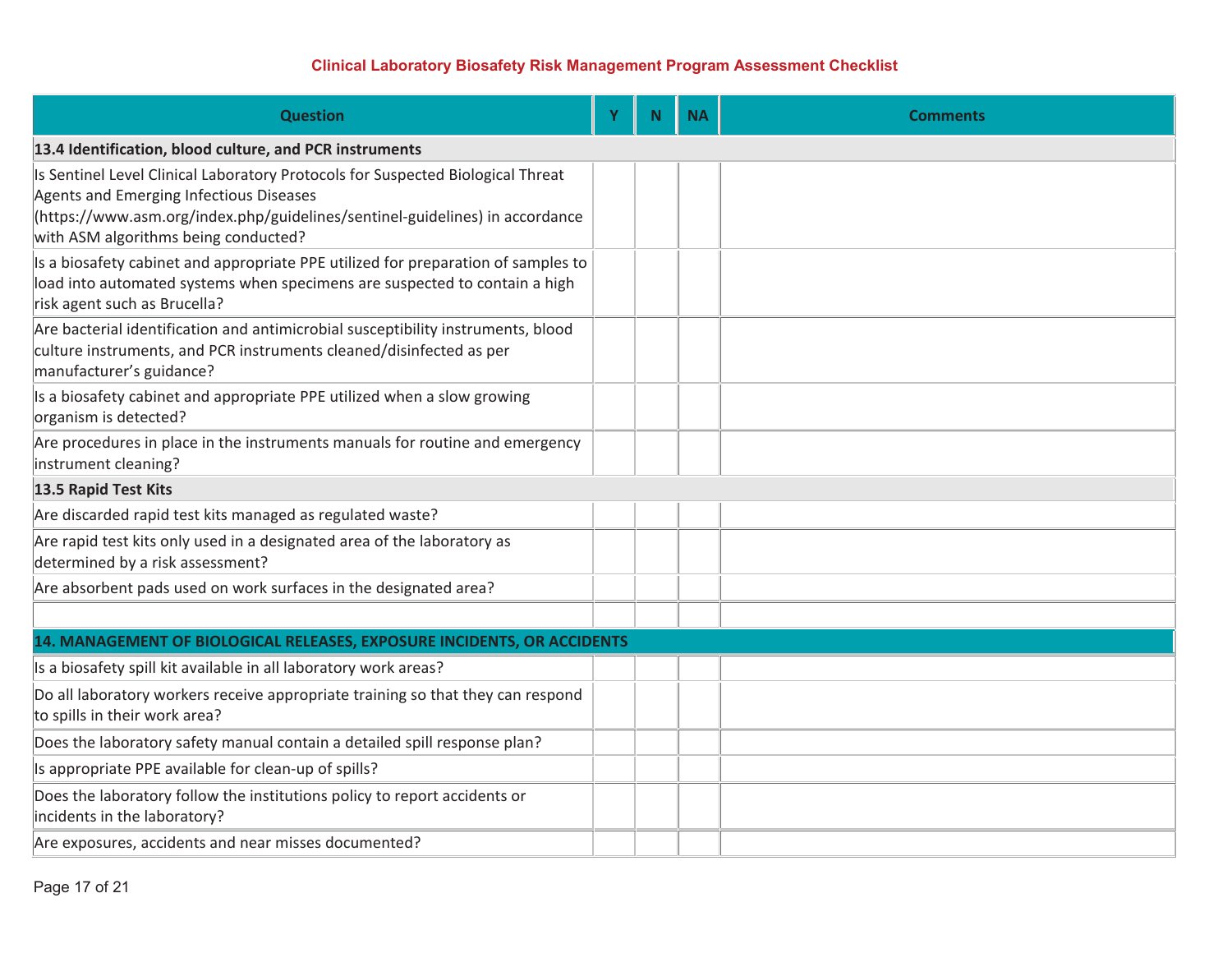| <b>Question</b>                                                                                                                                          | Y | $\mathbf N$ | <b>NA</b> | <b>Comments</b> |
|----------------------------------------------------------------------------------------------------------------------------------------------------------|---|-------------|-----------|-----------------|
| Are there instructions for first aid, specific treatment, prophylaxis and<br>counseling in the laboratory safety manual?                                 |   |             |           |                 |
| When an accident or near miss occurs, is the event reviewed to determine root<br>cause factors that can be remedied or removed to prevent future events? |   |             |           |                 |
|                                                                                                                                                          |   |             |           |                 |
| <b>15. OCCUPATIONAL HEALTH</b>                                                                                                                           |   |             |           |                 |
| Is there a clear 24/7 system for reporting accidents or incidents (e.g., near<br>misses) that all employees are aware of?                                |   |             |           |                 |
| Is a medical evaluation performed on employees working in a BSL3 laboratories<br>as determined by your laboratory policy?                                |   |             |           |                 |
| Is occupational health/employee health services notified upon any work related<br>illness or injury?                                                     |   |             |           |                 |
| Is occupational health/employee health services notified upon any exposure to<br>any infectious agents or specimens that may contain infectious agents?  |   |             |           |                 |
| Is medical surveillance performed to detect symptoms or biomarkers if exposed<br>to a known agent?                                                       |   |             |           |                 |
| Are exposures in the laboratory reported immediately to a supervisor?                                                                                    |   |             |           |                 |
| Are laboratorians trained to report any potential symptoms of infection by<br>agents to which they may have been exposed to their health care provider?  |   |             |           |                 |
| Are laboratorians trained to recognize symptoms of agents to which they may<br>commonly be exposed in the laboratory?                                    |   |             |           |                 |
| Are accident reports routinely completed by laboratory staff even when minor<br>accidents/incidents occur?                                               |   |             |           |                 |
| Does the laboratory have a medical surveillance program in accordance with<br>OSHA Bloodborne Pathogens Standard requirements?                           |   |             |           |                 |
| Are local or state health departments contacted when a significant exposure<br>occurs for consultation and investigation?                                |   |             |           |                 |
| Are appropriate immunizations offered to all laboratory staff?                                                                                           |   |             |           |                 |
| Is pre-placement and medical counseling offered to laboratory staff that may be<br>pregnant or immunocompromised?                                        |   |             |           |                 |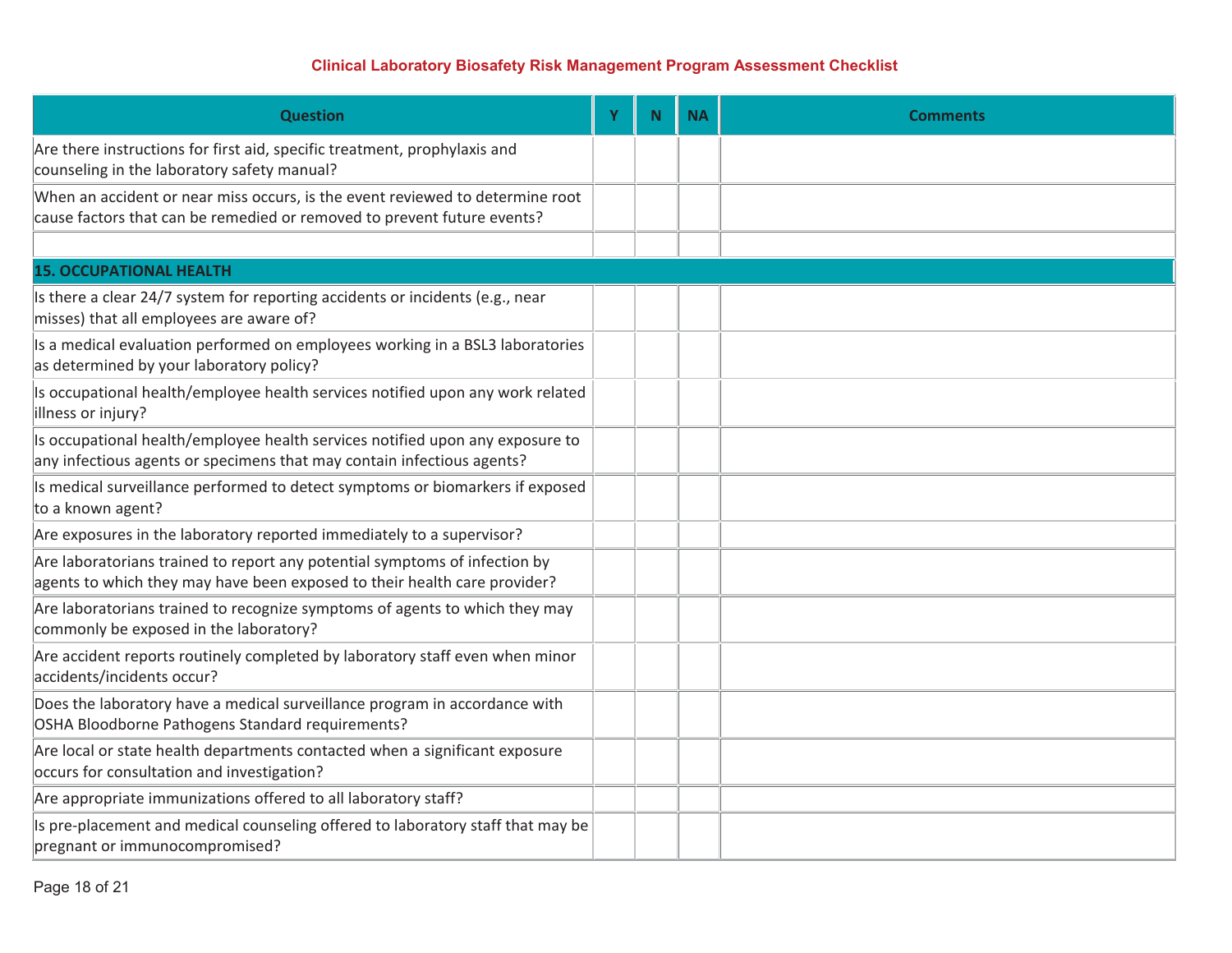| <b>Question</b>                                                                                                                                                                                                                                                         | Y | N. | <b>NA</b> | <b>Comments</b> |
|-------------------------------------------------------------------------------------------------------------------------------------------------------------------------------------------------------------------------------------------------------------------------|---|----|-----------|-----------------|
| Is there a system in place for immediate correction of issues that cause an<br>accident?                                                                                                                                                                                |   |    |           |                 |
| Is there a procedure to handle suspect work related illnesses?                                                                                                                                                                                                          |   |    |           |                 |
| Does the laboratory have a TB medical surveillance program?                                                                                                                                                                                                             |   |    |           |                 |
| Does the laboratory have a respirator program that includes training and<br>medical evaluation?                                                                                                                                                                         |   |    |           |                 |
|                                                                                                                                                                                                                                                                         |   |    |           |                 |
| <b>16. BIOSAFETY TRAINING AND COMPETENCY ASSESSMENT</b>                                                                                                                                                                                                                 |   |    |           |                 |
| To confirm that items in the list below are accomplished, training and competency documentations must be done/completed at least annually as well as when<br>new changes are implemented on all appropriate staff to prove such actions were done/completed/up to date. |   |    |           |                 |
|                                                                                                                                                                                                                                                                         |   |    |           |                 |
| Are the training and competency requirements documented in the biosafety<br>plan?                                                                                                                                                                                       |   |    |           |                 |
| Is completion of training and competency documented?                                                                                                                                                                                                                    |   |    |           |                 |
| Is there documentation that the staff has read and understood the Biosafety<br>Manual?                                                                                                                                                                                  |   |    |           |                 |
| Does the cover page contain all appropriate signatures?<br>(Lab Director, Division Manager, etc.)                                                                                                                                                                       |   |    |           |                 |
| Have appropriate drills been conducted to test the Biosafety Manual?                                                                                                                                                                                                    |   |    |           |                 |
| Have staff been trained on agent specific risks?                                                                                                                                                                                                                        |   |    |           |                 |
| Are staff that perform molecular amplification trained to use a uni-directional<br>workflow with sample preparation, amplification, & product detection in<br>separate areas?                                                                                           |   |    |           |                 |
| Is there knowledge on how to report accidents/illnesses related to lab duties?                                                                                                                                                                                          |   |    |           |                 |
| Per job duties, have staff been trained on the handling testing<br>equipment/supplies in the laboratory?                                                                                                                                                                |   |    |           |                 |
| Is there training on how to use the biological safety cabinet?                                                                                                                                                                                                          |   |    |           |                 |
|                                                                                                                                                                                                                                                                         |   |    |           |                 |
| 17. Compliance with Select Agent Regulations                                                                                                                                                                                                                            |   |    |           |                 |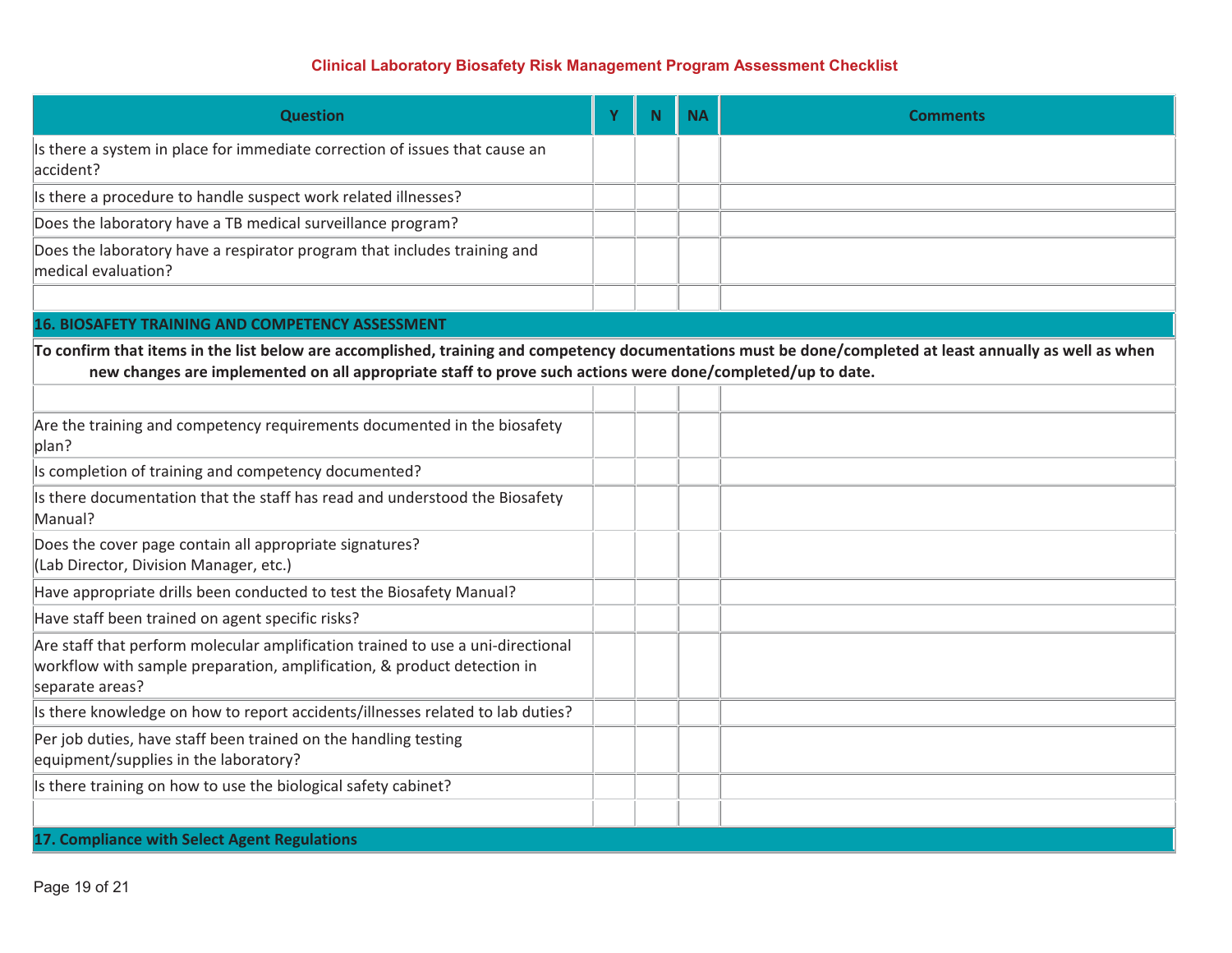| <b>Question</b>                                                                                                                                                                                                                                                                                              | Ÿ | <b>N</b> | <b>NA</b> | <b>Comments</b> |
|--------------------------------------------------------------------------------------------------------------------------------------------------------------------------------------------------------------------------------------------------------------------------------------------------------------|---|----------|-----------|-----------------|
| Is the Federal Select Agent Program immediately notified when a select agent or<br>toxin requiring immediate notification is identified from a specimen presented<br>for diagnosis or verification?                                                                                                          |   |          |           |                 |
| Is a completed APHIS/CDC form 4 submitted to the Federal Select Agent<br>Program within 7 days for each select agent or toxin identified from a specimen<br>presented for diagnosis or verification?                                                                                                         |   |          |           |                 |
| If the laboratory is not registered with the Federal Select Agent Program, are all<br>materials containing select agents or toxins transferred to a registered<br>laboratory or destroyed?                                                                                                                   |   |          |           |                 |
| Is an APHIS/CDC form 2 submitted to the Federal Select Agent Program for prior<br>authorization of all transfers of select agents or toxins?                                                                                                                                                                 |   |          |           |                 |
| Is the Federal Select Agent Program immediately notified following any theft,<br>loss, or release of a select agent or toxin?                                                                                                                                                                                |   |          |           |                 |
| Is an APHIS/CDC form 3 submitted following all instances of theft, loss, or<br>release of a select agent or toxin? (E.g. A release would include any instance of a<br>sample being handled outside of primary containment and subsequently testing<br>positive for the presence of a select agent or toxin). |   |          |           |                 |
|                                                                                                                                                                                                                                                                                                              |   |          |           |                 |
| <b>18. PREPAREDNESS FOR PUBLIC HEALTH EMERGENCIES</b>                                                                                                                                                                                                                                                        |   |          |           |                 |
| Does the laboratory have a Continuity Of Operations Plan (COOP)?                                                                                                                                                                                                                                             |   |          |           |                 |
| Does the laboratory have documented plans in the event of a naturally<br>occurring or terrorism related event in the biosafety or emergency response<br>manual or as part of a lab or institutional COOP?                                                                                                    |   |          |           |                 |
| Does the laboratory have their local or state PHL contact information in case of<br>a naturally occurring or terrorism related event?                                                                                                                                                                        |   |          |           |                 |
| Does the laboratory have hard copy back-up information such as laboratory<br>protocols and plans?                                                                                                                                                                                                            |   |          |           |                 |
| Does the laboratory maintain an adequate supply of PPE and supplies?                                                                                                                                                                                                                                         |   |          |           |                 |
| Does the laboratory maintain an appropriate number of staff for packing and<br>shipping infectious substances with current certifications?                                                                                                                                                                   |   |          |           |                 |